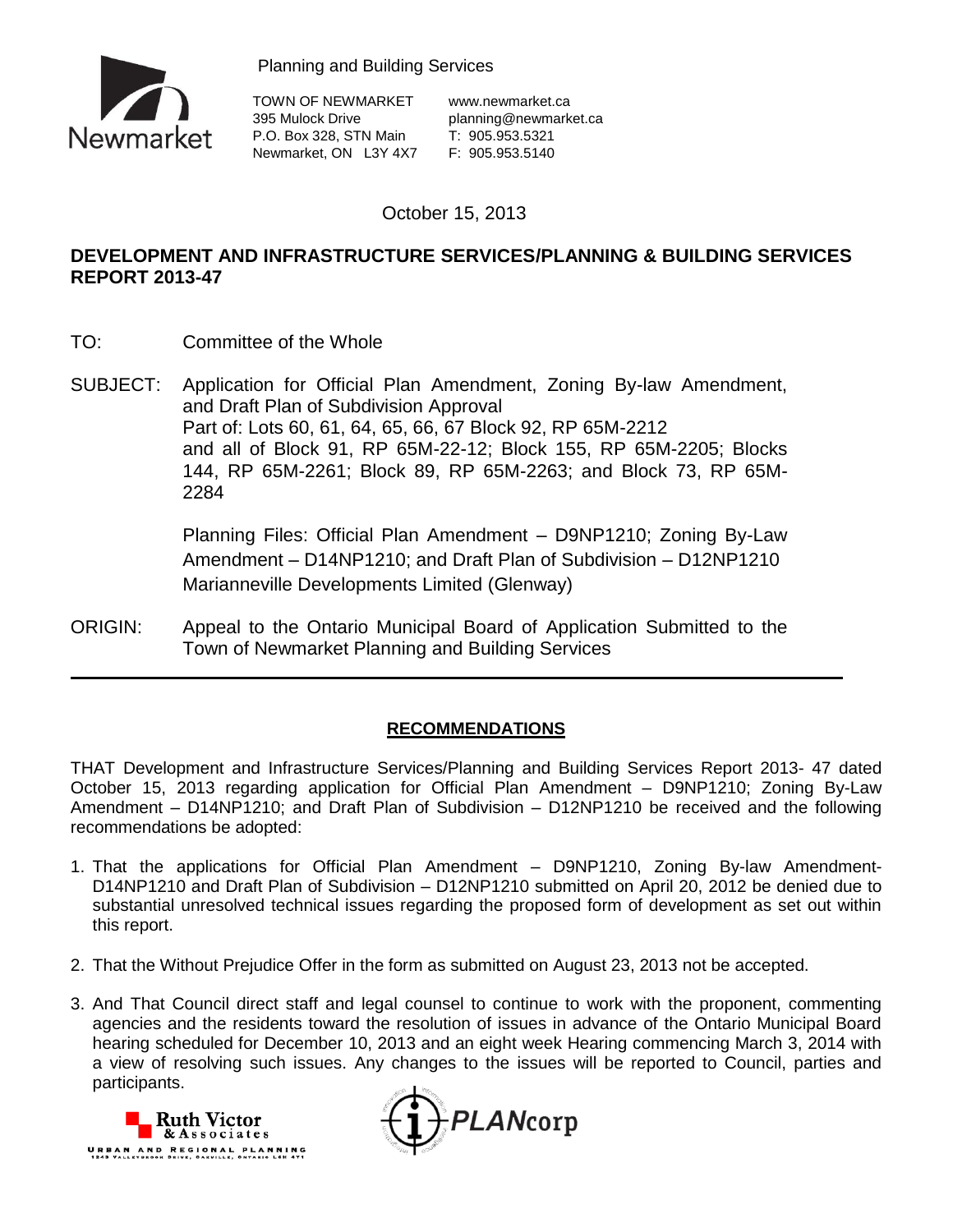# **BACKGROUND**

# **Location**

The subject lands are located in the area south of Davis Drive West, generally between Yonge Street to the east and Bathurst Street to the west. The bulk of development is proposed on those lands, east of the Hydro One corridor, which bisect the grounds of the former Glenway Country Club. Legally, the subject lands are described as Part of Lots 60, 61, 64, 65, 66, 67, Block 92, RP 65M-2212 and all of Block 91, RP 65M-22-12; Block 155, RP 65M-2205; Block 144, RP 65M-2261; Block 89, RP 65M-2263; and Block 73, RP 65M-2284.

# **Summary**

This application proposes the development of a new community on lands that are part of the former Glenway Country Club. The Town of Newmarket received a Planning Application form signed and dated April 20, 2012 for an Official Plan Amendment, Zoning By-law Amendment and Draft Plan of Subdivision to permit infill residential and commercial development.

The application proposes amending the existing land use designation in the Town of Newmarket Official Plan as 'Parks and Open Space' to the following land use designations:

- Stable Residential
- Emerging Residential
- Urban Centre, and
- **Commercial**

The application proposes amending the existing zone designations in the Town of Newmarket Zoning Bylaw 2010-40 as follows:

- From 'OS-2' (Open Space Two) to R1-D (Residential One)
- From 'OS-2' (Open Space Two) to R1-CP (Residential One)
- From 'OS-2' (Open Space Two) to R4-CP (Residential Four)
- From 'OS-2-32' (Open Space Two Exception 32) to R5- (Residential Five & Site Specific Exception to permit a high density residential block)
- From 'OS-2' (Open Space Two) to CR2- (Retail Commercial & Site Specific Exception to permit a motor vehicle service station)

The structure of this report first address the application as originally submitted on April 20, 2012. This section of the report provides details of the appealed applications, a review of applicable policy and a summary of the technical reports, issues, public comments received as background information for the statuary public meeting and a recommendation regarding those applications.

The next section of the report addresses the Without Prejudice Offer received August 23, 2013. A copy of this offer is attached as Appendix 1. This Offer was submitted after the last prehearing in an attempt to resolve the concerns raised by the Town in the review of the applications. This offer was provided on the basis that it could be circulated to agencies, can be circulated to all parties including the Residents Association, and can be dealt within a public session of Town Council. If this Offer does not result in a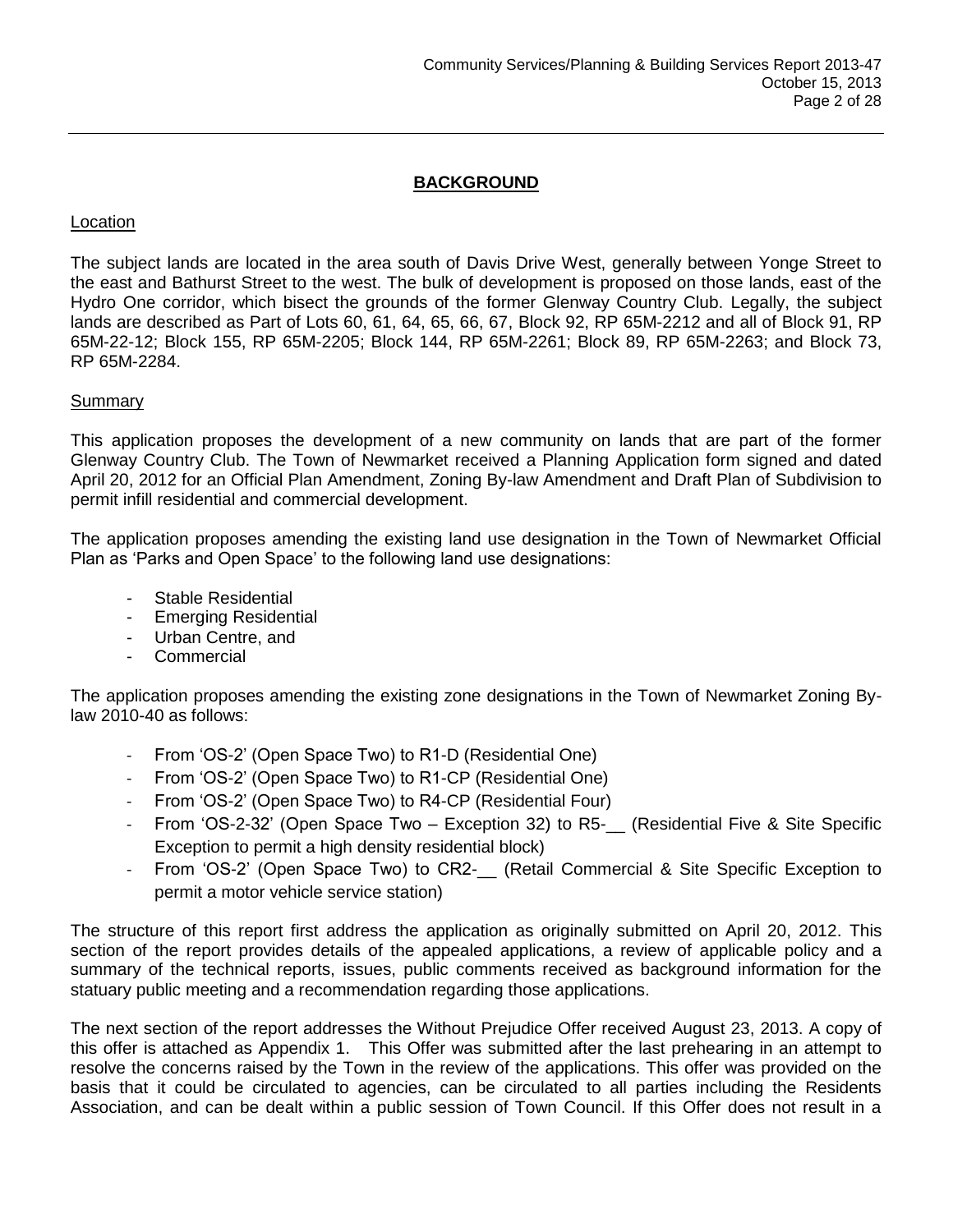settlement, the appellants have noted that they will seek Ontario Municipal Board approval of the applications as filed and appealed.

For this reason, this report must address and provide recommendations for both the appealed application and the Without Prejudice Offer.

#### Appeal of Applications to the Ontario Municipal Board

On April 15, 2013 an appeal of the Official Plan Amendment, Zoning By-law Amendment and the Draft Plan of Subdivision to the Ontario Municipal Board was received. The basis of the appeal, as set out in the submission, is the failure of the Town of Newmarket to make a decision on the applications in accordance with Sections 22(7), 34(11) and 51(34) of the *Planning Act*.

At the Ontario Municipal Board Prehearing Conference held August 7, 2013 the Board scheduled a second Prehearing for December 10, 2013 and an eight-week Hearing commencing March 3, 2014.

# **APPEALED APPLICATION (April 20, 2012)**

#### Proposal

The original application proposals called for the redevelopment of the eastern (9 holes) portion of the former Glenway Country Club, the portion of which is generally located east of the Hydro One corridor. The proposed development consists of residential infill, ranging in density from single detached dwellings to apartment buildings. A commercial component is proposed, fronting Davis Drive, as well as a park block located internal to the overall community.

Approximately 33 hectares of land is part of the draft plan of subdivision proposing 730 dwelling units. Below, the proposal is described by building type and block.

Single Detached Dwellings:

A total of 165 single-detached dwellings are proposed to be located on 15.5 hectares. 62 dwellings are to be located east of the Hydro One corridor and west of the existing single detached dwellings and apartment dwellings on Crossland Gate; 56 single-detached dwellings between Fairway Garden and Bowser Crescent; and 40 single-detached dwellings east of Eagle Street West, adjacent to existing single detached dwellings on Brammar Street.

Single Detached Condominiums:

A total of 54 single detached condominium units are proposed on approximately 7.9 hectares located west of Eagle Street West, adjacent to existing single detached dwellings on Bowser Crescent and Crossland Gate.

#### Condominium Townhomes:

A total of 219 condominium townhouse units are proposed on approximately 7.6 hectares fronting Davis Drive West at the Crossland Gate entrance.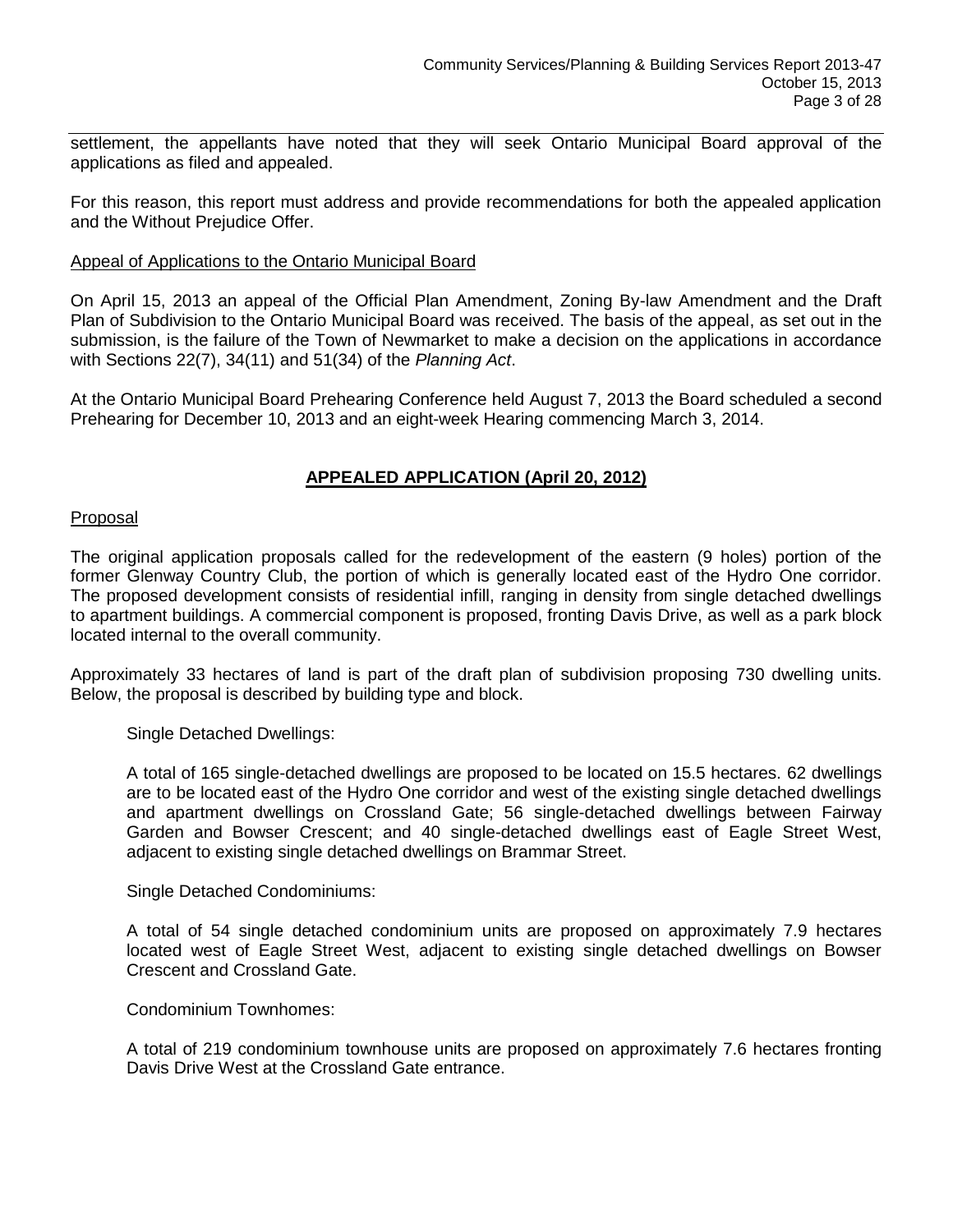# Apartment Building:

Two 15-storey apartment buildings with 292 units are proposed on approximately 2.33 hectares adjacent to the existing GO Transit Bus Terminal on Davis Drive West.

Approximately 0.65 hectares fronting Davis Drive West, east of the existing Crossland Gate entrance is proposed for commercial purposes.

Parkland is proposed between the Hydro One corridor and Kirby Crescent adjacent to the multi-purpose trail system corridor linking the community to the north as well as future trails identified in the Town's Conceptual Trail System. Linkages to the south and to the Ray Twinney Recreational Complex will be maintained and enhanced.

Approximately 1.76 km of new public roads and 2.71 km of new private roads are proposed. The new public roads connect with arterial roads where possible and provide new internal road networks.

The five existing ponds on the subject lands are proposed to be used for stormwater management facilities.

A location map and the proposed Draft Plan of Subdivision are attached to this report as Appendix 2 and Appendix 3 respectively.

# Application Submissions

The following documents have been submitted in support of the application:

- Planning Application Form
- Surveys & Plan of Subdivision
- Planning Justification Report
- Soil Investigation
- Noise Feasibility Study
- Tree Inventory Report
- Archeological Assessment Stage 1
- Shadow Impacts Report
- Parks & Recreation Assessment
- Lighting Impact Study
- Functional Servicing Report
- Traffic Impact Report
- Environmental Site Assessment Phase 1
- Environmental Site Assessment Phase 2

#### **Discussion: Policy Framework**

#### Provincial Policy Statement

The Provincial Policy Statement 2005 ("PPS") provides policy direction on matters of provincial interest related to land use planning and development. The PPS sets the policy foundation for regulating the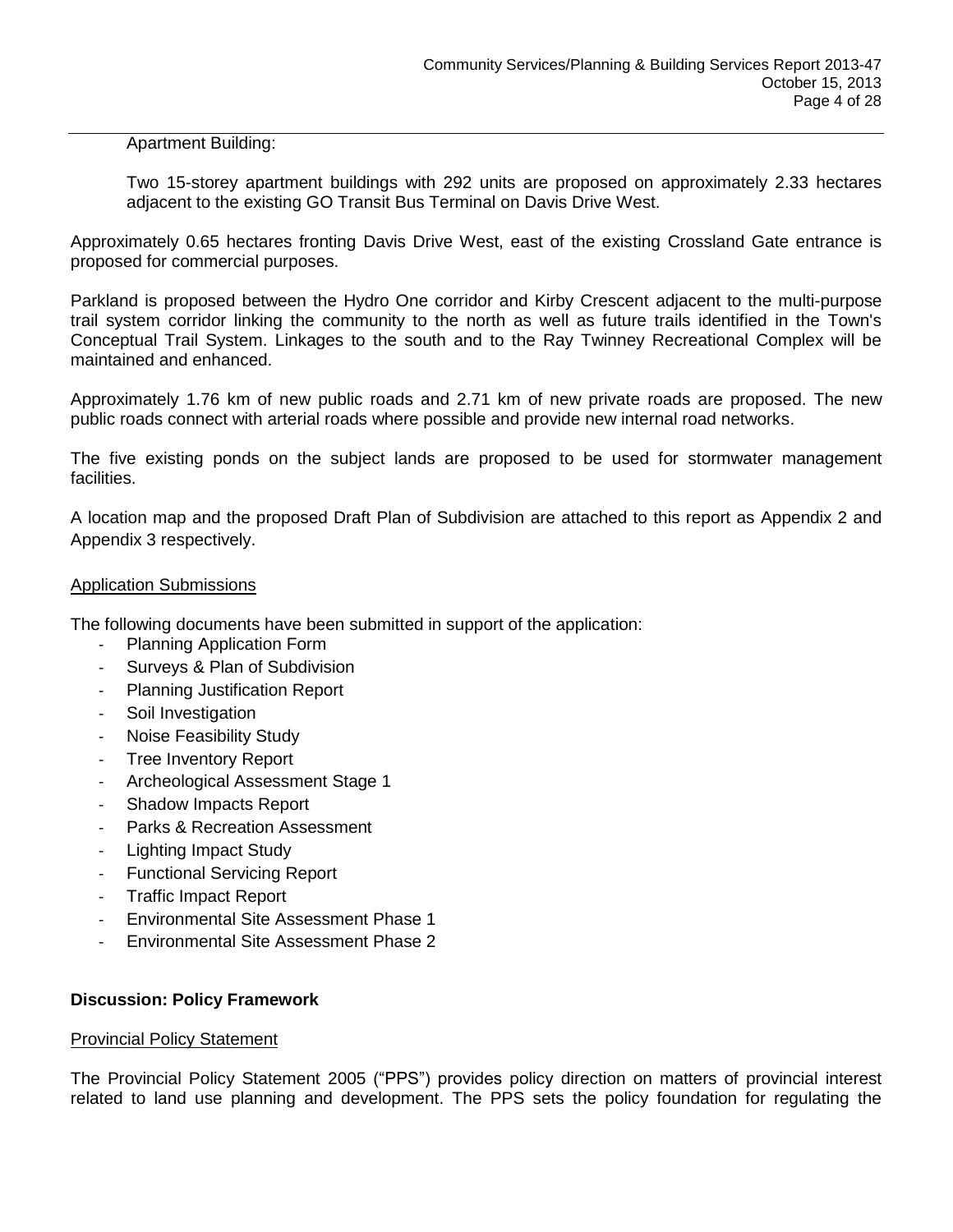development and use of land. The overarching goal of the PPS is to enhance the quality of life for the citizens of Ontario. The key objectives of the PPS include building strong communities, wise use and management of resources, and protecting public health and safety. Regional and municipal plans are required to be consistent with the PPS.

A number of PPS provisions must be considered for these applications including: Section 1.1 Managing and Directing Land Use to Achieve Efficient Development and Land Use Patterns; Section 1.4 Housing; Section 1.6 Infrastructure and Public Service Facilities; Section 1.8 Energy and Air Quality.

The proposed development is the intensification of existing private open space for residential and commercial purposes. The PPS, Sections 1.1.2, 1.1.3.3 state that sufficient lands shall be made available through intensification and redevelopment and if necessary designated growth areas to accommodate an appropriate range and mix of land uses to meet projected needs to a horizon of up to 20 years.

Section 1.1.3.3 states, "Planning authorities shall identify and promote opportunities for intensification and redevelopment where this can be accommodated taking into account existing building stock or areas, the availability of suitable existing or planned infrastructure and public service facilities required to accommodate projected needs."

The supporting documents regarding existing and planned infrastructure and public service facilities are not adequate or appropriate. As set out later in this report, there are significant outstanding concerns regarding the availability of suitable existing or planned infrastructure and public service facilities to accommodate projected needs. The Town has provided to the appellant a detailed list of the outstanding issues. A copy is attached as Appendix 4. Meetings have been held with the appellant and their consultants to discuss resolution of the concerns. The response from the appellant has consistently been that they will consider only a limited range of options that do not impact the lotting. No resolution has been achieved at this time regarding these outstanding concerns. Until these matters are resolved, the applications for Official Plan Amendment, Zoning By-law Amendment and Draft Plan of Subdivision are not consistent with the Provincial Policy Statement.

#### Growth Plan for the Greater Golden Horseshoe

The Growth Plan for the Greater Golden Horseshoe 2006 ("Growth Plan") provides a framework for implementing the Government of Ontario's vision for building stronger, prosperous communities by better managing growth in the region. It demonstrates the ways in which our cities, suburbs, towns and villages will grow over the long term. The Growth Plan guides decisions on a wide range of issues, including transportation, infrastructure planning, land-use planning, urban form, housing, natural heritage and resource protection.

Directions for where and how to grow, the provision of infrastructure to support growth and protect natural systems as well as cultivate a culture of conservation are matters of provincial importance and are identified in this plan. Regional and municipal plans are required to conform with the Growth Plan.

A number of Growth Plan provisions must be considered, including Section 2.2.2 Managing Growth; Section 2.2.3 General Intensification; Section 2.2.4 Urban Growth Centres; 2.2.5 Major Transit Station Areas and Intensification Corridors. The Growth Plan stipulates that a minimum of 40% of all residential development must be within the built up area and municipalities must recognize Urban Growth Centers as areas of focused intensification.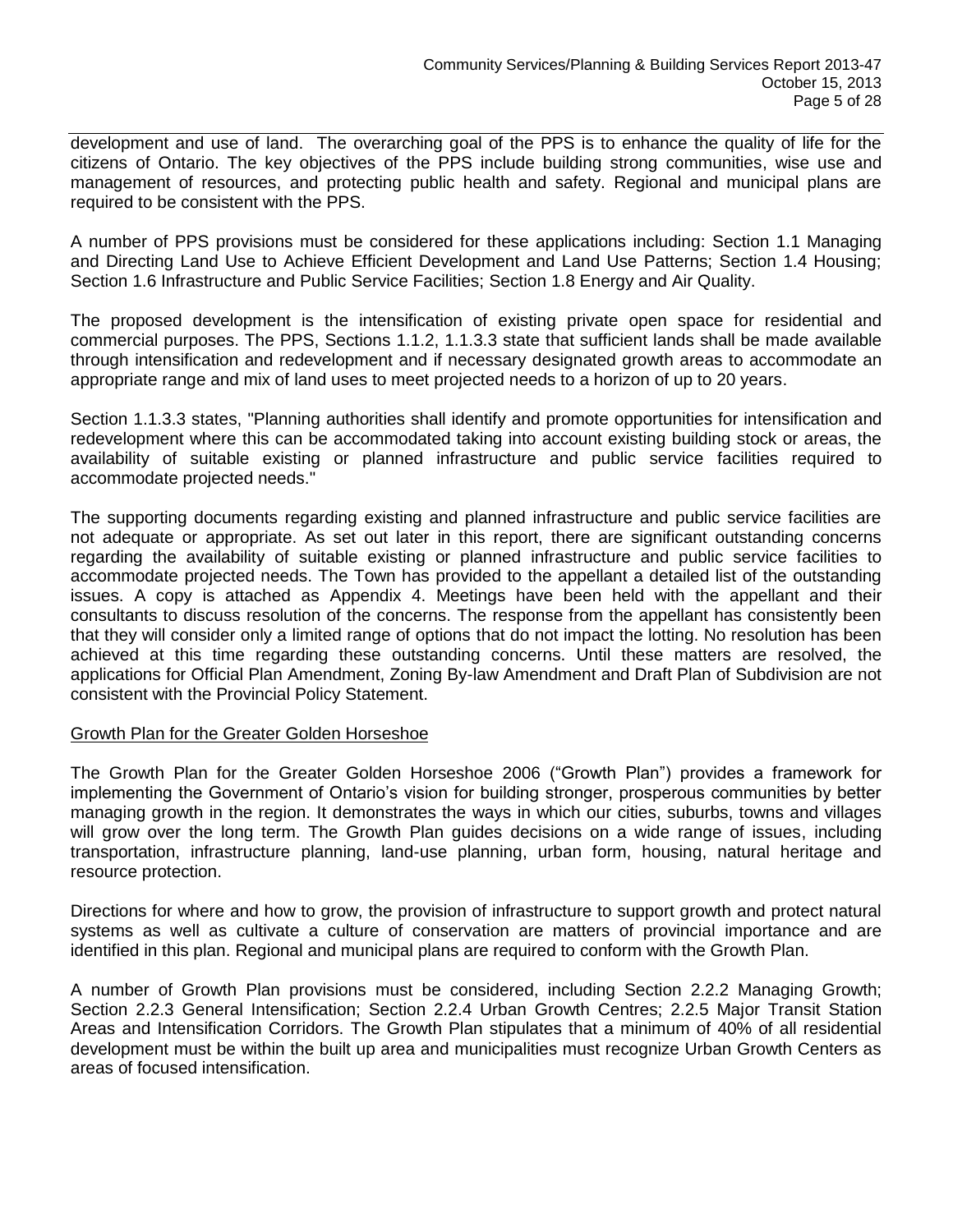The Growth Plan conceptually locates an Urban Growth Centre in Newmarket Centre, the boundaries of which are delineated in the local Official Plan. The Growth Plan sets a target of 200 residents and jobs per hectare for the Newmarket Urban Growth Centre.

Intensification areas, such as urban growth centres, intensification corridors and major transit station areas will become the focus of cumulative growth for both population and employment. The Town of Newmarket is preparing a secondary plan for the Urban Centre, as discussed later in this report, and will be implemented into the local Official Plan, by way of an amendment, once finalized.

The 2006 Newmarket Official Plan (approved in 2008) incorporated many of the Growth Plan policies.

The Town of Newmarket 2006 Official Plan Conformity exercise occurred at a time when a number of new Provincial Policy initiatives were being introduced. With each new legislative change, staff was required to review and evaluate the changes to ensure that the draft Official Plan continued to be consistent with the new planning directions. Town of Newmarket Planning Report 2006-46 outlines major themes that required adjustments based on these initiatives. Two of these major themes are discussed below.

# 1) Emerging Residential Areas

The definition of permitted uses for the emerging residential designation was one of the key changes from the 1996 Official Plan. It introduced a change away from low, medium and high density residential designations to a Plan that distinguishes between established, or stable residential areas and vacant or emerging residential areas.

The following extract from Planning Report 2006-46 sets out the principles for emerging residential areas.

"The Plan provides that the Emerging Residential areas may develop at low densities similar to the majority of the Stable Residential areas while also allowing for a range of innovative and affordable housing types, zoning standards and subdivision designs, where appropriate and supportable through an acceptable planning justification report. While the focus of future intensification is directed by this Plan primarily to the three contiguous urban centres (Yonge Street Regional Centre, Healthcare Regional Centre, and Historic Downtown Centre), limited intensification is permitted in both the Stable and Emerging Residential areas in a form and location that will maintain the residential character and amenities.

To foster an appropriate transition between a Stable Residential area and an Emerging Residential area that may include alternative built forms, a new policy has been added to the Emerging Residential policies of the Official Plan (Section 3.3.2) as follows:

"In order to ensure compatibility with the existing housing stock, new housing directly abutting existing homes in Stable Residential Areas should generally have a physical character similar to the existing neighbourhood in terms of density, lot sizes, maximum building heights, and minimum setbacks."

This policy will still allow Emerging Residential areas to develop with a range of innovative and affordable housing types, zoning standards and subdivision designs where appropriate, while ensuring that those houses to be constructed immediately adjacent to the existing houses will be of the same form and similar density.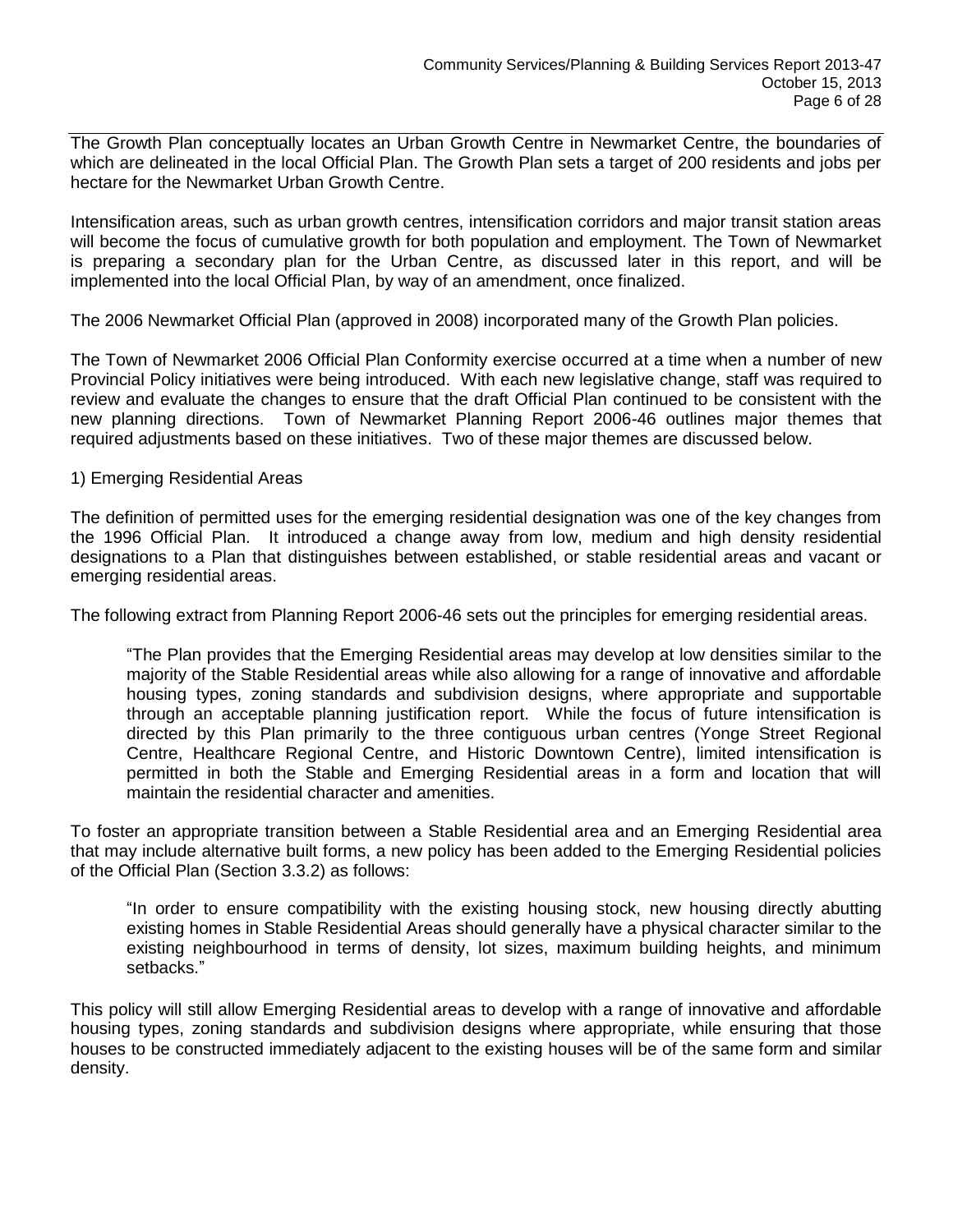It is essential that the Emerging Residential policies allow for alternative housing forms and densities in order to be consistent with the Provincial Policy Statement (PPS). The relevant sections of the PPS as they relate to Newmarket are found in the "Building Strong Communities" policies which direct municipalities to promote efficient development and land use patterns, to accommodate an appropriate range and mix of residential, employment, recreational and open space uses to meet long-term needs, and to promote cost-effective development standards to minimize land consumption and servicing costs. The "Settlement Areas" and "Housing" policies of the PPS further direct municipalities to establish land use patterns based on densities and a mix of land uses which efficiently use land and resources, and which are appropriate for, and efficiently use, the infrastructure and public service facilities which are planned or available. Land use patterns within settlement areas are to be based on a range of uses and opportunities for intensification and redevelopment where this can be accommodated taking into account existing building stock or areas, including brownfield sites and the availability of suitable existing or planned infrastructure and public service facilities required to accommodate the projected needs. Finally, planning authorities are directed to provide for an appropriate range of housing types and densities required to meet projected requirements of current and future residents of the regional market area.

With the inclusion of the new policy identified above, staff is satisfied that in concert with the Urban Centres, the PPS requirement to provide for an appropriate range of housing type, density, and affordability can be achieved, while at the same time maintaining the character of adjacent neighbourhoods.

# 2) Intensification

The Official Plan policies direct intensification throughout the settlement area, subject to these requirements. Virtually all of Newmarket can be considered a settlement area. The Official Plan also provides that various forms of housing are permitted and contains specific policies regarding the interface of new development and existing development that "specifically like lots being adjacent to like lots". The question of compatibility at the lot line between the new and existing development is the primary consideration under this policy context.

The Plan envisions that the Town's urban structure will transition from predominately greenfield development to a community that will soon be built-out to its boundaries. This necessitated policies that provided a direction for the way the municipality will intensify and accommodate projected growth. The Plan established three continuous Urban Centres, which are intended to accommodate the majority of the future intensification requirements.

The Official Plan seeks a density target of 2.5 FSI or greater in defined nodes in the Yonge Street Regional Centre. Those nodes are to be further defined through a Secondary Plan process as set out below.

A specific number or percentage for intensification within the Urban Growth Centres is not set out in the Official Plan or the draft Secondary Plan. Other than some of the lands identified as Emerging Residential on Schedule A of the Newmarket Official Plan, all development in Newmarket can be considered intensification, provided that it maintains the residential character and amenities. Limited intensification is permitted within the remainder of the residential areas within the Plan. At that time, it was envisioned that with the redevelopment of the lands within the Urban Growth Centre and the remaining lands for greenfield development, that sufficient lands were available to meet the growth target identified by the Region.

The proposed application is located in part of the 'built up area' and therefore identified as an area for general intensification.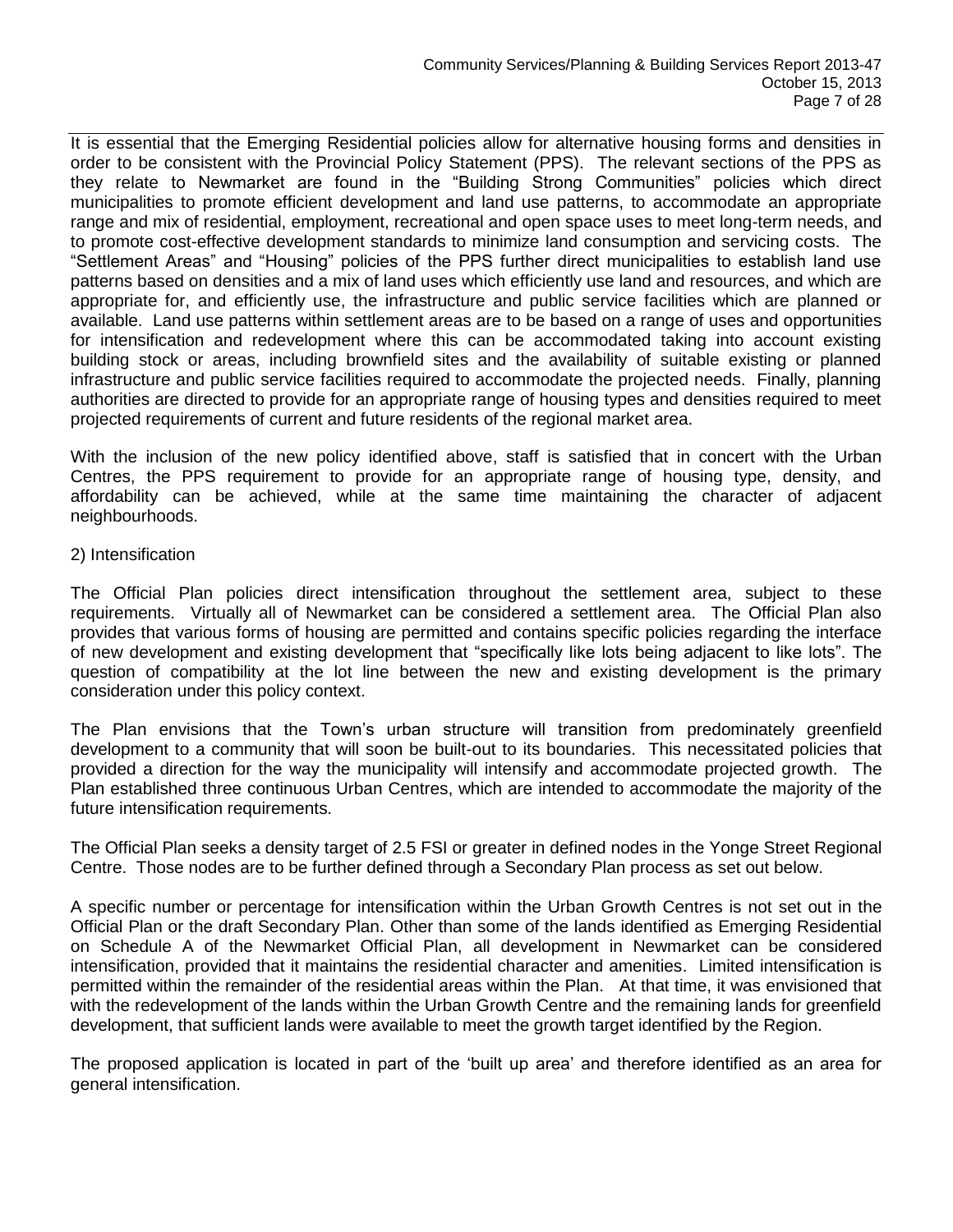The purpose of the Town of Newmarket Urban Centres Directions Report is to present a roadmap for the development of the Newmarket Urban Centres Secondary Plan. The report outlines guiding principles for future development in the Urban Centres that will form the basis of the Secondary Plan. The Report illustrates recommended development concepts and sets out the key policy directions for the Urban Centres.

While the subject lands are not located within the Secondary Plan Study Area, the applicant has made a request to the Town of Newmarket that lands abutting the GO Bus Terminal be considered for inclusion in the Secondary Plan Area and be designated as Urban Centres in order to facilitate higher density development as part of this application. This request was considered by the Town of Newmarket and a letter was provided on July 15, 2012 advising that "since your application is progressing through a site specific plan amendment process in advance of the Draft Secondary Plan, it is inappropriate to include the lands within the Secondary Plan Area as requested." At this time, this portion of the site will not be included within the work on the Secondary plan and will not be included within the Urban Centre study process.

The Recommended Development Concept within the Urban Centres Report identifies a framework for future growth and development and provides for the interconnections between the existing neighbourhoods and the new Urban Centres' neighbourhood. The creation of a fine grid of streets and block network will further articulate the urban environment to create transportation movement patterns and develop the urban fabric.

The location of the GO Bus Terminal at the north eastern end of the subject lands needs to be considered in the context of the review of the development applications especially regarding the transit policies within the Newmarket Directions Report. The Growth Plan recognizes Major Transit Station Areas as areas that will be planned to achieve increased residential and employment densities that support and ensure the viability of existing and planned transit service levels. Major Transit Station Areas are defined in the Growth Plan as "the area including and around any existing or planned higher order transit station ... or the area including and around a major bus depot in an urban core." The inclusion of the GO Bus Terminal in the Urban Centres Designation will consequently have implications for the surrounding area and the scale of development surrounding the station. The Draft Report does not address issues of transition from higher order transit stations to adjacent residential neighbourhoods other than to provide direction regarding the provision of pedestrian linkages. Section 6.3.4 outlines transit policies within the Urban Centres study area, and GO Transit Stations are highlighted as being significant mobility hubs.

The Urban Centre currently has no existing or planned school sites. Several recreational facilities are also located in the vicinity of the Urban Centre, most notable and relevant to this application is the Ray Twinney Recreational Complex. A number of new community facilities including schools will be required within the Urban Centre. Additional studies including a recreation master plan will be undertaken as part of future studies of this area.

The directions report for the Urban Centres Secondary Plan indicates that the long-term vision for the Newmarket Urban Centres is to accommodate 21,000 residents and 20,000 jobs by 2031. The pace of development within the Urban Centre will be coordinated with the provision of infrastructure including such matters as transit, roads, servicing, and community facilities.

#### York Region Official Plan 2010

The York Regional Official Plan ("YROP") guides economic, environmental and community building decisions to manage growth. The policies in the YROP help to co-ordinate and set the stage for more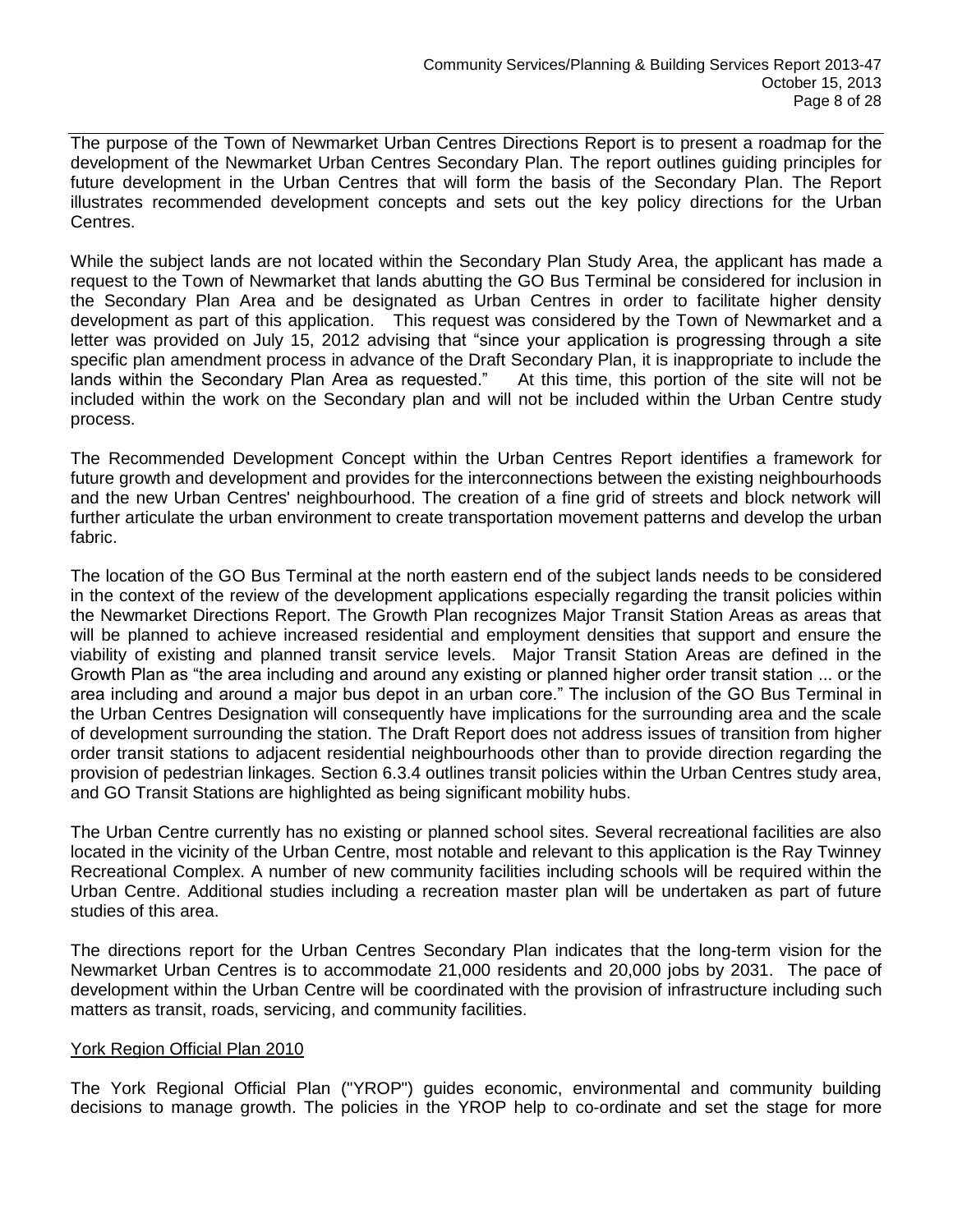detailed planning by local municipalities. The plan is built on the pillars of creating a sustainable region, through a strong natural environment, economic vitality, healthy complete communities, attention to agriculture and rural areas, and servicing the population.

The York Region Official Plan was approved by the Ministry of Municipal Affairs and Housing on September 7, 2010 and subsequently appealed to the Ontario Municipal Board ("OMB"). Since that time, the York Region Official Plan 2010 has been partially approved by the OMB and those corresponding sections have been repealed in the York Region Official Plan 1994 through OMB Orders. Although the entire Plan is not yet in full force and effect, the Regional Structure Plan (Map 1) is approved and reflects the earlier 1994 Plan, designating the subject lands "Urban Area". The YROP requires that the population and employment forecasts in Table 1 be used as a basis for planning of new development. As part of consideration of this application, determination should be made as to how the subject proposal aligns with the Town's forecasts and planning to the year 2031 considering matters such as growth within centres and corridors, infill and intensification, provision of water and wastewater services, complete communities and phasing and sequencing of growth within the Town. The minimum intensification target for Newmarket between 2006 and 2031 is 5,260 units. These lands are within the built boundary and the policies of Section 5.3 of YROP apply to this application. These issues are addressed in a number of sections in this report.

A 'Regional Centre' is identified east of the subject lands, surrounding the intersection of Davis Drive and Yonge Street. Yonge Street is identified as a 'Regional Corridor' the entire length of its passage through the Town of Newmarket. The YROP guides intensification to the Regional Centres followed by the Regional Corridors, and locally identified strategic locations. Regional Centres are generally identified in the YROP and are conceptually located on mapping.

The subject lands are not within the Yonge-Davis Regional Centre (which is delineated at the local level in the Newmarket Official Plan). The stretch of Davis Drive abutting the subject lands is not identified as a Regional Corridor according to Map 1 of the YROP.

The Town of Newmarket has through the 2006 Official Plan addressed the accommodation of intensification to meet population and employment projections. The planned development within the Urban Growth Centre, as well as other development areas would address these requirements for Newmarket. As set out within Section 14.2.1, when the Town is fully built out, the population is planned to be 98,000 people, Of the 13,000 additional population, approximately 8,000 are planned to be accommodated through intensification in the Urban Growth Centres. As the Glenway lands were not considered as available for development at that time, they were not considered by the Town in establishing these targets.

Although the subject lands are not needed to satisfy planned intensification targets, the Urban Growth Centres still require additional planning and a number of criteria prior to proceeding to development. The actual achievement of the growth projections for the Urban Growth Centres will depend as well on the timing of development and market demand within that area for higher density units. The development of the Glenway lands will assist in supporting the Town in meeting these growth objectives in the interim.

Allocation of water and wastewater servicing to the Glenway lands, if approved for development, would be in accordance with current town policy and practices.

#### Town of Newmarket Official Plan

The Official Plan contains goals, objectives and policies established primarily to manage and direct physical change and the effects on the social, economic and natural environment of the municipality. The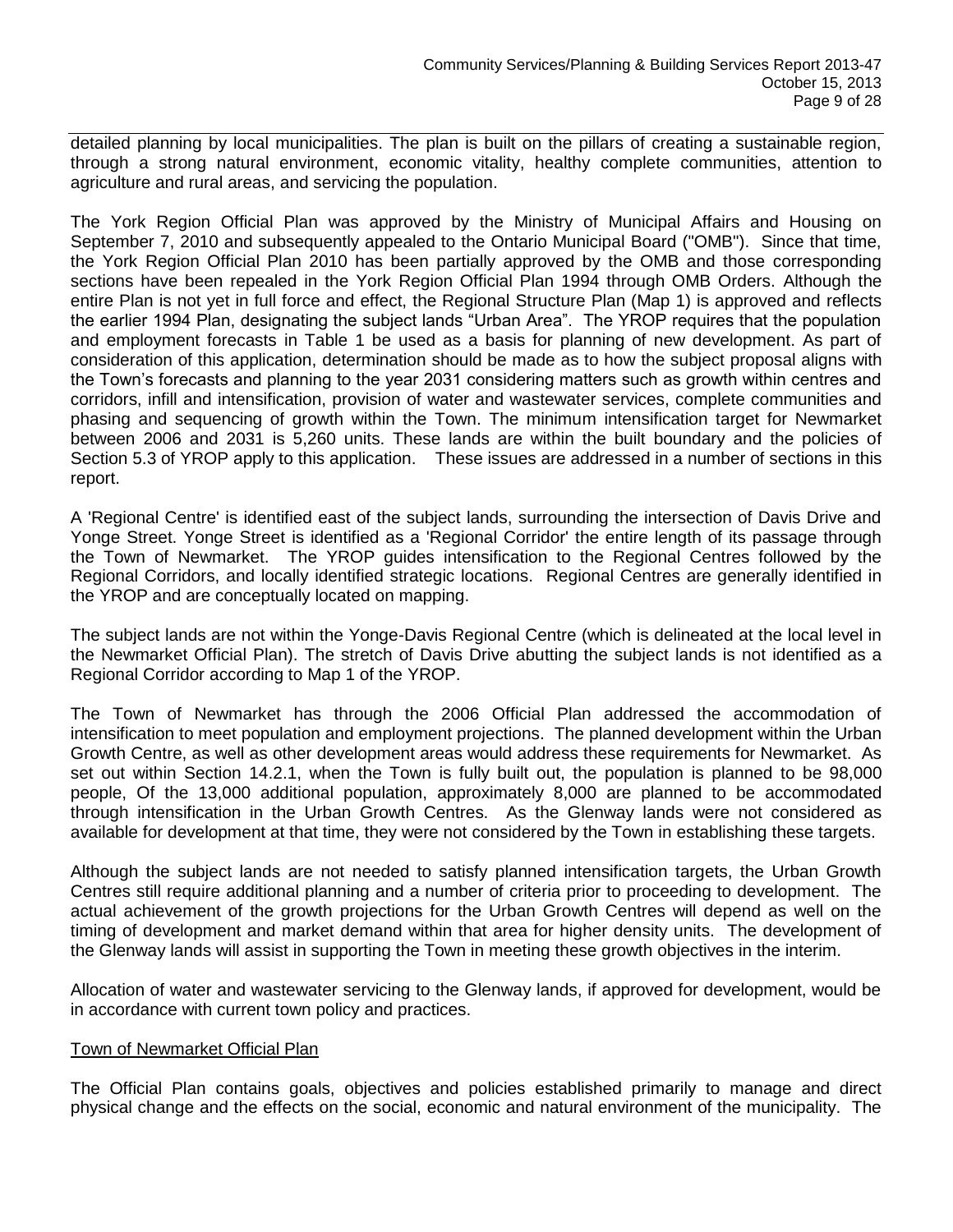Official Plan sets the basis for land use in Newmarket for the 20-year period post 2006. The Official Plan establishes the criteria for evaluating proposals for change and growth based on a "policy-led" approach that focuses on long-term objectives rather than short-term impacts.

The subject lands are designated as 'Parks & Open Space' and are adjacent to a 'Stable Residential'<br>designation according to Schedule A of the Newmarket Official Plan. As noted in Section 1.3.3., " In a designation according to Schedule A of the Newmarket Official Plan. sustainable community, a stable neighborhood is not necessarily a static neighborhood but is one where existing lifestyles can be maintained while sustaining the opportunities for new housing and employment" "Growth should occur in a way that not only increases the quality of life for existing residents but also provides a functional environment for the future by protecting and enhancing natural features and systems, minimizing waste and pollution and increasing efficiency and equality".

The Official Plan contains a number of policies that need to be considered in the evaluation of these applications.

# *Proposed Land Use Designations*

The lands are currently designated as Parks and Open Space. The objective of the Parks and Open Space System designation is to encourage a network of parks, recreational facilities and open spaces that provide a wide range of recreational and leisure opportunities to meet the needs of existing and future residents. Where the Parks and Open Space designation is applied to privately owned lands, it shall not imply that the lands are free and open to the general public.

The applications have requested a re-designation of these lands to the following:

The application is proposing to change a small portion of the lands to this designation. The existing residential area is designated as Stable Residential Area. The objective of the Stable Residential Areas designation is to sustain and enhance the character and identity of existing residential communities. This designation also encourages the preservation of existing housing stock, supplemented by various forms of residential intensification such as infilling. Permitted uses are to reflect those built forms that are existing in the community, primarily single-detached and semi-detached dwellings. The terms infill and intensification are not defined in the official plan. The plan states that in the absence of a definition, the definition found within the PPS shall apply.

The Official Plan reinforces the commitment to protect and strengthen existing neighbourhoods. It establishes that any development in Stable Residential Areas must respect the existing character of the area. The Official Plan provides a framework for the Town to grow, directing the majority of growth to the Urban Centres. Limited intensification is permitted in Stable Residential Areas in form and location that will maintain residential character and amenities. Limited convenience commercial and institutional uses that are compatible with residential neighbourhood are permitted in residential areas.

The forms of intensification permitted within Stable Residential Areas are accessory units and infill units through the creation of new lots consistent with the size and form of housing in the neighbourhood as a whole. Standards for infill lots are established in the Zoning By-law. The creation of new lots for the purposes of infill shall be permitted subject to compatibility with the scale of the surrounding neighbourhood, the physical suitability of the site to accommodate the proposed infill housing, availability of hard services and road access requirements.

The majority of the lands are proposed to be designated as Emerging Residential Area. The objective of the Emerging Residential Areas designation is to provide for a range of residential accommodation by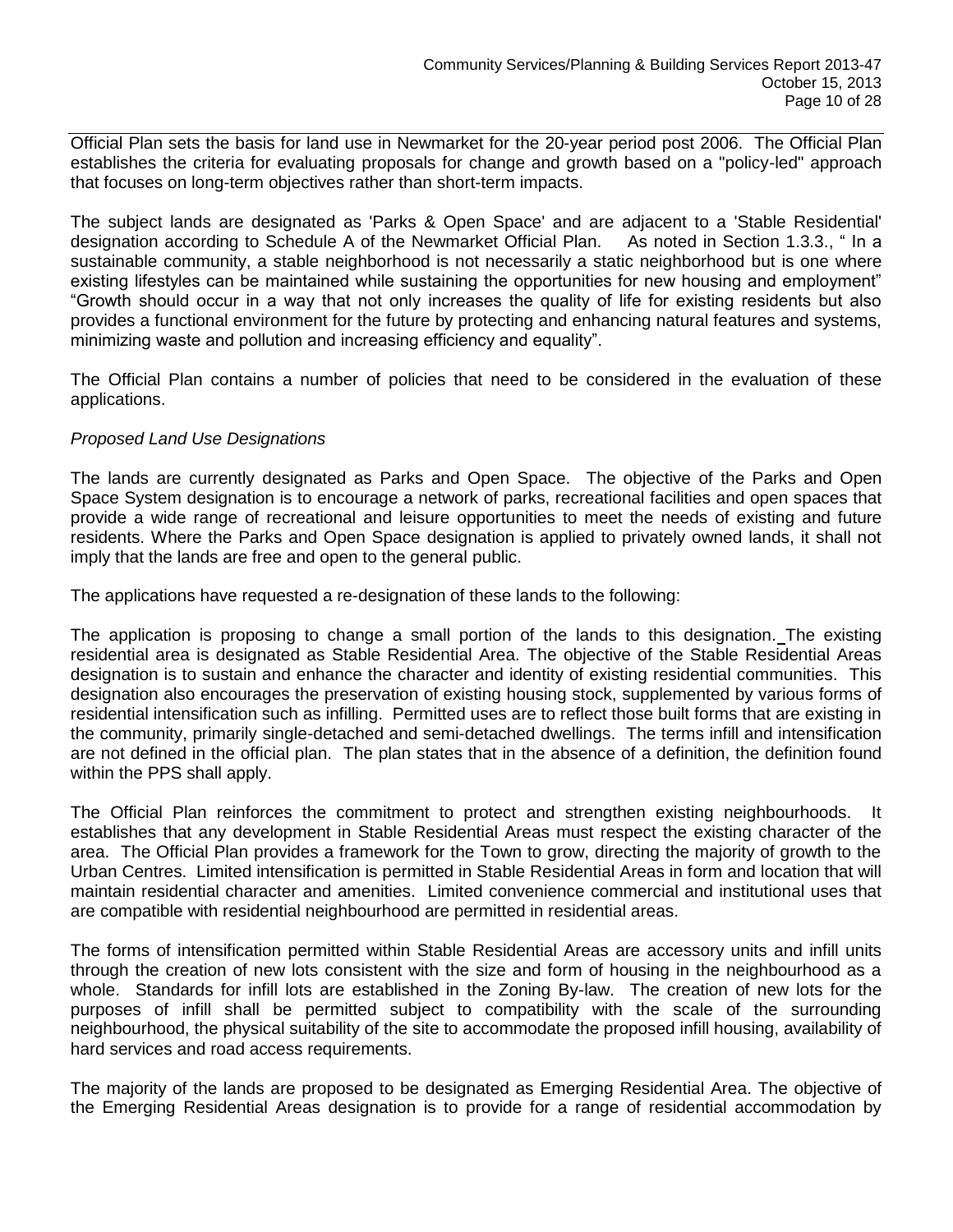housing type, tenure, size, location and price ranges to help satisfy the Town's housing needs. It also encourages a range of innovative and affordable housing types, zone standards and subdivision designs.

The Official Plan in Section 12.4 sets out the policies to assess compatibility. This section states: Development will be compatible with the existing built form by relating to and enhancing the area's existing physical character, qualities and scale. When reviewing development proposals, Council will consider the appropriateness of the development for the area based on how buildings respond to: the existing character of the area; the nature of fenestration and sun reflection impacts; the nature of shadow impacts; the existing and emerging built-form elements such as height, massing, setbacks, materials and finishes that are incorporated into surrounding buildings.

Building heights immediately adjacent to a Stable Residential Area should provide an appropriate transition and achieve suitable visual angular planes. Where a greater building height is proposed, setbacks may be required in order to achieve appropriate height, massing and architectural quality for the location.

Section 12.5 sets out that buffering will be required to achieve compatibility where development is adjacent to a Stable or Emerging Residential Area. Urban Centre use, Commercial use, stormwater management facilities, and areas of heavy pedestrian or vehicular traffic are land use areas that will require buffering to mitigate adverse or conflicting elements. Buffering is implemented through provisions in the Zoning Bylaw. No specific provisions have been proposed in this application to address the requirements in the Official Plan regarding buffering.

A 0.65 hectare block along Davis Drive is proposed for commercial uses. The objective of the Commercial designation is to provide locations for commercial uses that do not usually locate within Urban Centres and offer a broad range of commercial opportunities for residents. Permitted uses are land extensive retail and service commercial uses, including retail warehouses, vehicle sales and service centres, business and professional offices and places of worship. A commercial block in this location is appropriate however the specific details of the development of these lands need to be addressed through the zoning provisions to ensure that the site can function properly

The plan of subdivision proposes the majority of single detached lots on new public roads. These lots are proposed to be similar lot areas and frontages to the existing residential lots. These lots respect the existing character of the area and are consistent with the neighbourhood.

Within blocks 169 and 170, single detached residences are proposed on a private condominium road. Although details of the development of these blocks are not provided on the plan of subdivision, information as to the potential development of these blocks is provided within the supporting reports for the applications. The size and nature of these lots as well as the development pattern are significantly different from the lot area and frontage of the existing lots and they introduce a development pattern that is quite different than the existing character of the area. The use of private roads to link public roads raises a number of concerns regarding the functioning of these roads especially the introduction of additional through traffic onto these private roads. Overall, the development pattern set forward for these blocks, especially in the context of their location immediately adjacent to and surrounded by lands designated as Stable Residential Areas is not supported by the Official Plan policies.

A portion of land is proposed to be designated as Urban Centre. The objective of the Urban Centres designation is to promote and maintain the Town as a major government, administrative, health, commercial and regional service centre. The Yonge-Davis Urban Growth Centre is envisioned as a meeting place, location for cultural facilities, public institutions, major services, and transit hubs. The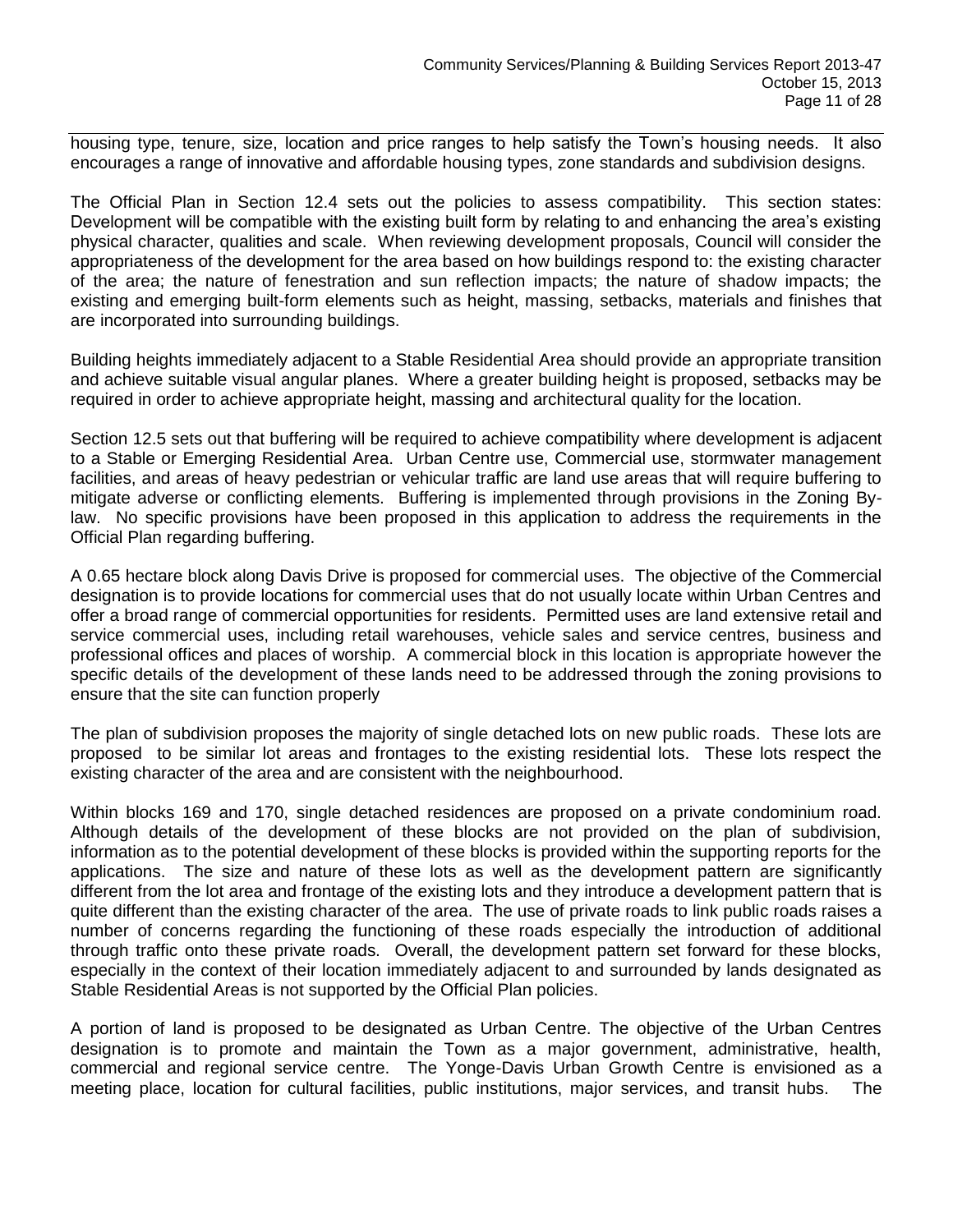boundaries of the Urban Centre are defined within the Official Plan. These lands are not included within the study area nor have Town staff supported including these lands within the study at this time.

The proposed development on Block 171 with a high density residential building of 15 storeys does not meet the requirements for compatibility as set out in Section 12.4 of the Plan. The transition of height from 2 storeys within the Stable Residential Area to 15 storeys is not appropriate. Although there may be a justification for a higher density residential use due to the proximity to the GO station, the proposed height and potential massing of this building does not respond appropriately to the existing character of the area. In addition, no details regarding the proposed building have been provided to identify whether there is an impact regarding visual angular plans or the need for zoning by-law provisions requiring stepbacks within the building design as set out within this section the Official Plan.

The proposed medium density uses within Block 166 and 167 would provide an appropriate transition to the Stable Residential Area and represent a type of built form that would assist in providing a range of housing types within the community. Additional information has been requested regarding potential zoning provisions to regulate the layout of the townhouse blocks to ensure that the development provides an appropriate streetscape along Davis Drive. This information is still outstanding.

#### *Parkland Dedication Requirements*

Section 8.2.2 sets out the parkland dedication requirements within the Official Plan. This section states: Open Space lands may be provided by the conveyance in accordance with the provisions of the Planning Act and through other actions by public authorities. All lands conveyed as part of parkland dedication must be suitable for public recreation uses and acceptable to the Town in accordance with the Planning Act.

The appealed submission proposes one new park facility located to the west of the hydro corridor. Town staff advised that the proposed park is not acceptable to the Town and recommended that two small private park facilities be developed as a component of Blocks 166 and 167. Parks and green spaces should be connected to new and existing housing through a series of sidewalks and trails. Recreation and Culture Departments have advised that they prefer that large segments of parkland to be dedicated to the municipality be located in close proximity to existing stormwater management ponds (Blocks 169 and 170) and that a minimum of 5% of the land for parks purposes be provided in accordance with the *Planning Act*. Any proposed parkland should consider the new Parks Policy Manual.

Monteith Brown Planning Consultants at the request of the Town provided an evaluation of the proposed parkland dedication. With respect to the park's location adjacent to the hydro corridor, it was felt that the configuration and the narrow width proposed hindered its ability to accommodate features normally associated with neighbourhood parks. These types of parkland uses are outlined in the Town's Park Development Manual. It was noted that there are currently no parks located to the east of the Hydro Corridor in this area and that the proposal does not adequately address the needs of existing and future residents to the east of this corridor in this part of Town. The distance of the proposed park from the higher density development, apartment buildings is too far considering that those inhabitants are typically the highest users of the parkland system. A more central location for the park in the vicinity of 'Street B' and or 'Street C' as identified in the draft plan of subdivision would achieve a better spatial relationship to the existing parks and is more responsive to the location of the majority of the population. .

#### *Tree Preservation*

Section 9.2.7 requires that in new subdivisions, in accordance with the Town's Tree Preservation, Protection, Replacement and Enhancement Policy, there is to be no net loss of trees through the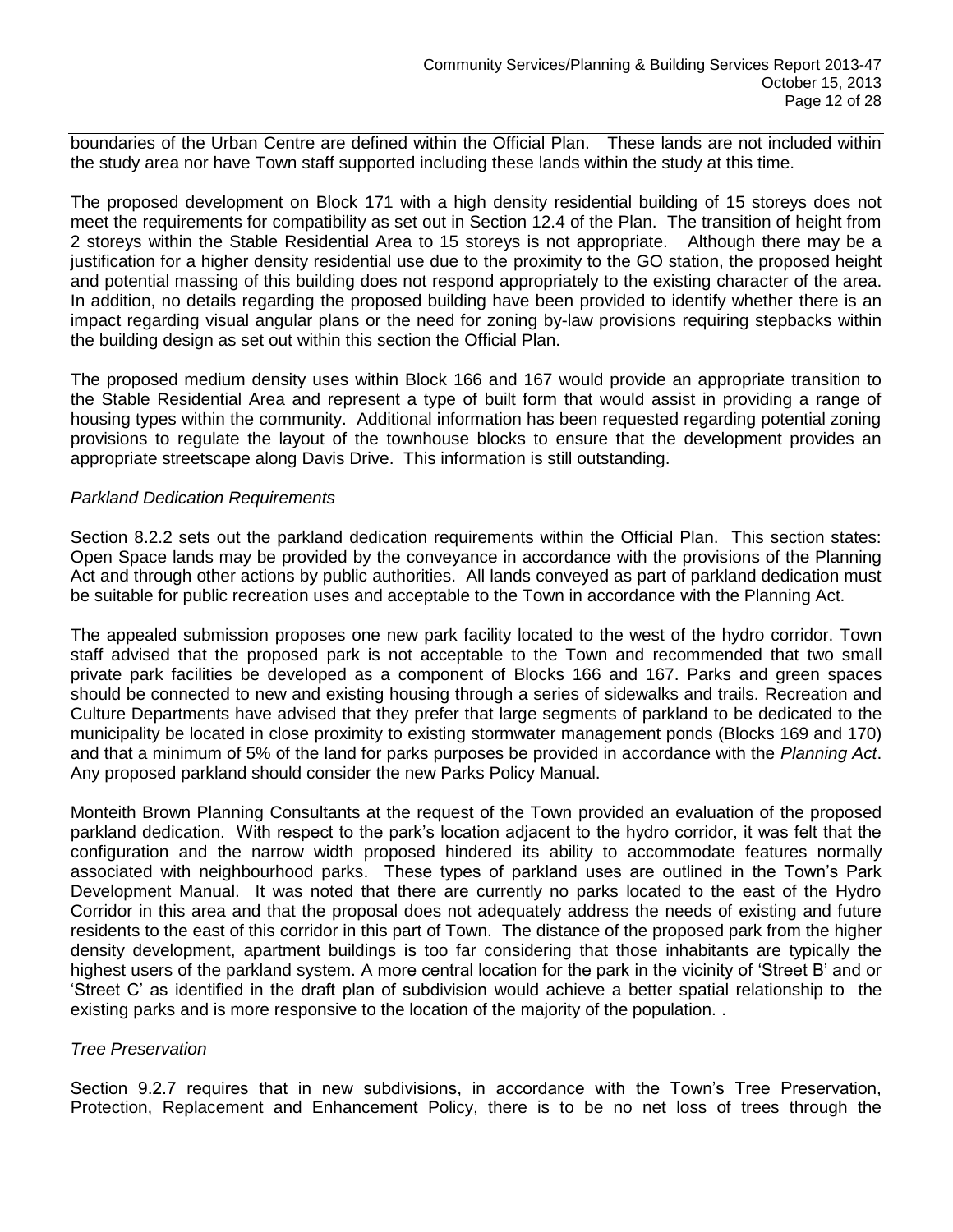preservation of existing trees and the planting of replacement trees. A Tree Preservation, Protection and Replacement Plan is required for Official Plan and Zoning By-law Amendments as well as for Draft Plan of Subdivision. These Plans must be derived/guided from/by the policies outlined in the Tree Preservation, Protection, Replacement and Enhancement Policy (2005). The final reports are still outstanding for this proposal and this policy requirement has not been satisfied.

# *Servicing*

As set out within Section 14.0, the network of infrastructure serving the Town of Newmarket must be able to meet current demands and be planned in conjunction with the anticipated scale and rate of growth. Municipal sewer and water services are the required form of servicing for all new development. The Region of York and Town of Newmarket share responsibility for sewer and water services. A number of issues have been identified regarding servicing that remain outstanding at this time.

# *Storm Water Management*

The Official Plan in Section 14.4 sets out a number of criteria for how new development should address stormwater management concerns. As set out in subsection 1): New development will provide appropriate stormwater management facilities as approved by Council and, where necessary, the Lake Simcoe Region Conservation Authority. Subsection 8 states: "All stormwater management facilities shall be designed to the satisfaction of the Town and those other authorities with jurisdiction. As set out within January 2009 *Storm Drainage & Stormwater Management* - Town of Newmarket Engineering Design Standards and Criteria Section C. As noted in Section C1.01: " Water quality and quantity control in new development areas are to be provided in Town-owned municipal blocks." The applications propose the stormwater management facilities to be located on private lands owned by the condominium corporations. This raises serious concerns regarding the potential lack ability of these corporations to be able to maintain and absorb the costs of any significant works on these facilities in the future. The approach proposed by the applicant is contrary to the Official Plan, contrary to the engineering standards of the Town and raises a number of implementation concerns as to the workability of this concept.

In summary, the application for an Official Plan amendment to change the designations permitted on these lands do not conform to a wide range of Official Plan policies, are not appropriate, do not represent good planning and are not supported. There have been a number of meetings with the applicants to identify and address the issues with this application. These matters remain outstanding at this time.

#### Newmarket Zoning By-law 2010-40

The subject lands are currently zoned OS-2 'Private Open Space'

The proposed zoning by-law amendment residential zones are, R1, R4 and R5. These zone categories permit a range of housing such as; detached dwellings in the R1; quadraplex, maisoneette, townhouse or stacked townhouses in the R4; and apartment building in the R5.

The proposed commercial zone CR2 will permit an art gallery, commercial athletic centre, commercial school, convenience store, day nursery, domestic animal care facility, drive-thru facility, dry cleaning establishment, financial institution, garden centre, institutional day centre, Laundromat, medical clinic, medical and dental laboratories, medical office, office, personal service shop, place of entertainment, restaurant, retail store, service or repair shop, studio, veterinary clinic.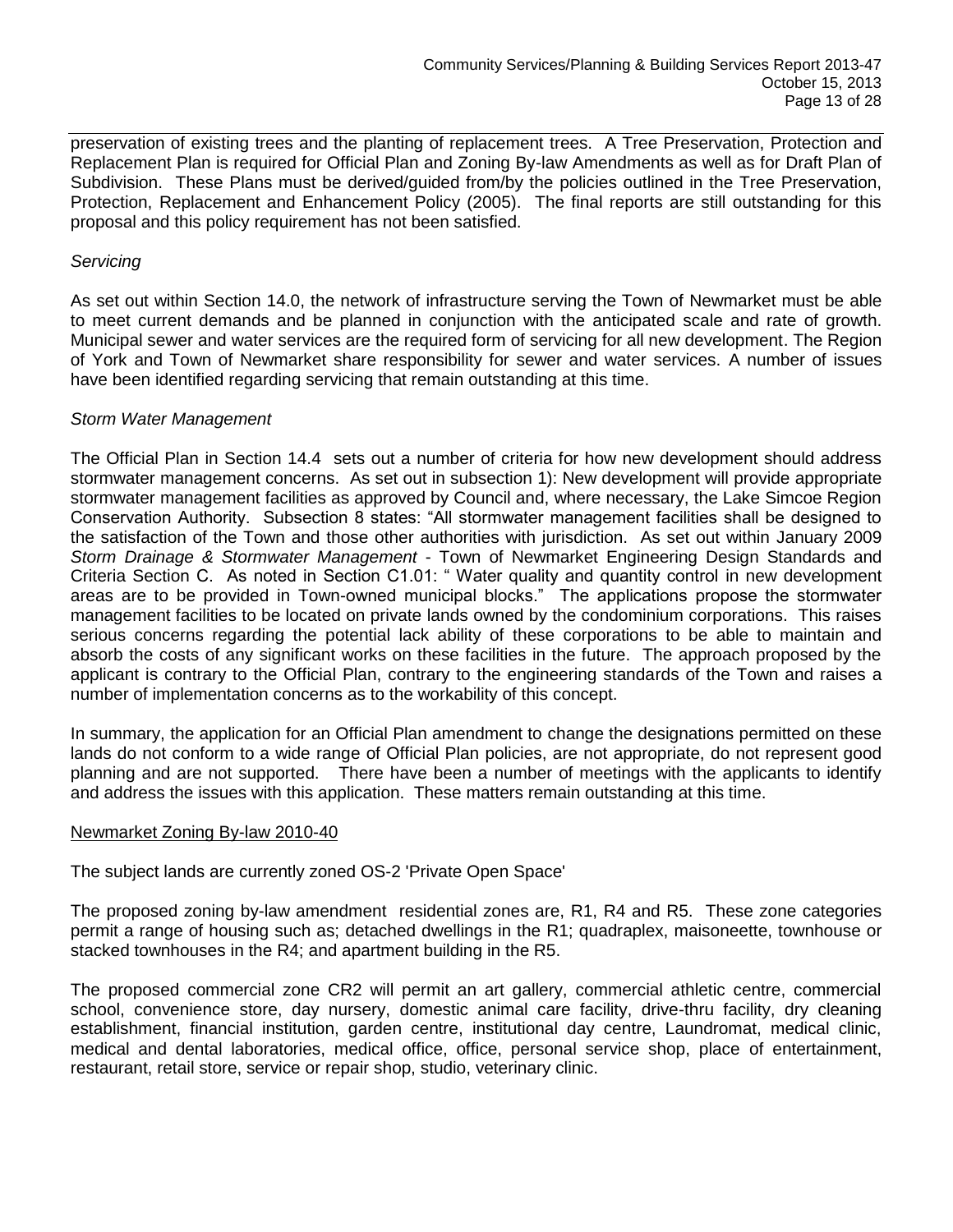The zone standards for the single detached dwelling units on the public road are in keeping with the surrounding community and reflect similar built form. Regulatory Set D requires a minimum 15 metre frontage, minimum 7.5 meter front yard setback, maximum 35% lot coverage and maximum 10.7 metre (2 storey) height in the residential zones.

On June 17, 2013 the Town of Newmarket enacted amending By-law 2013-30, which addresses residential infill development in established neighbourhoods. Staff conducted research and public consultation in advance of a Planning Department report dated April 18, 2013. The By-law amendment affects two separate areas east of Yonge Street, east of the subject lands. The resulting By-law amendment suggests that the two residential areas identified, are those neighbourhoods that require specific intensification guidelines beyond that suggested in other legislation. The subject lands do not have specific infill intensification provisions within the Zoning By-law.

As noted previously, there are a number of Official Plan policies that have not been addressed within the proposed zoning by-law. The proposed zoning by-law amendment is not in conformity with the official plan and is not supported.

# **Public Comments**

A Statutory Public Meeting was held on January 7, 2013 at the Newmarket Theatre. The written comments as well as submissions made at the Public Meeting have been consolidated and provided to the applicant for consideration and response. A response from the application to the public comments received is contained within the Community Comments Matrix attached as Appendix 5. The comments are summarized by theme under the various headings below.

#### *Growth*

The development of Glenway is not required to meet the growth targets prescribed by the Province and the Region. Furthermore, it is identified that the Urban Centres are those land where growth and intensification should be targeted. The scale of development proposed is not in keeping with the community; i.e. dense townhome development and condominium buildings.

#### *Green Space and Tree Preservation*

The development removes green space from the community that is not sufficiently replaced by the proposed parkland dedication. The destruction or preservation of woodlots and mature trees has not been detailed in the plans provided and therefore concern surrounds their fate.

#### *Community Character*

The plan for new subdivisions will negatively impact the community's existing and stable character with the introduction of higher density and additional traffic. The proposed plans will negatively impact the existing residents' quality of life. A concern has been raised regarding property values.

#### *Service and Infrastructure*

The new development will create strain on all local facilities, existing services and infrastructure and does not provide new benefits to the community through added servicing provisions. The current community was not planned with the proposed additional dwelling units and therefore it is ill equipped to handle the influx of new residents and the implications the new homes will have on infrastructure. There is widespread concern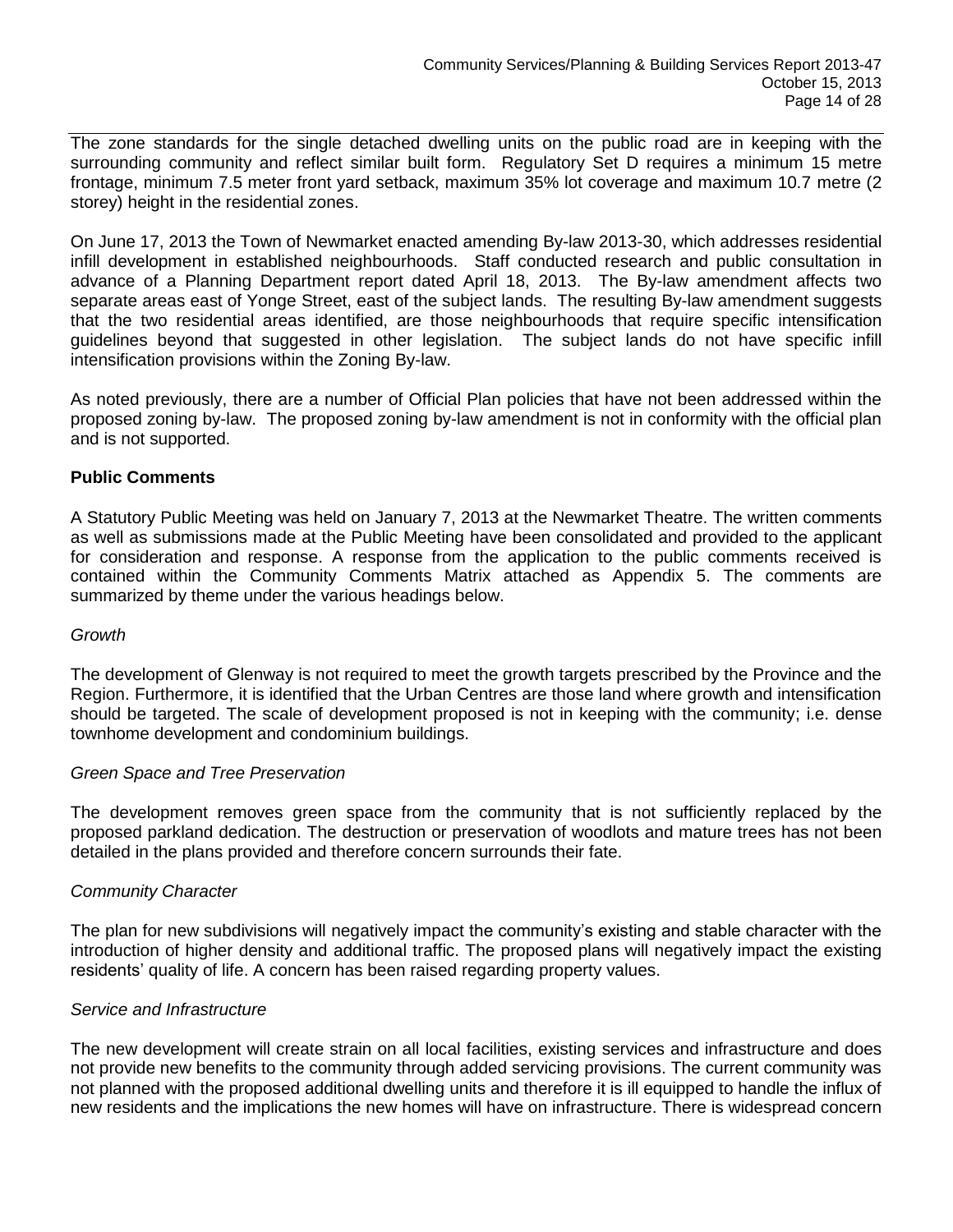surrounding the sufficiency of schools. The number of new residents will overwhelm the existing schools and not enough consideration has been made for the allocation of new school sites.

# *Traffic*

There is concern regarding congestion due to increased vehicular activity throughout the community's road network. Residents point out a number of locations where congestion may be exacerbated by the increase in traffic.

# *Stormwater Management*

Improperly planned stormwater management may cause flooding to property. Current stormwater ponds are already insufficient in the community and increased development and runoff will aggravate the problem further.

# **Agency Comments Received and Remaining Issues**

As part of the complete planning applications, a number of technical reports were submitted and reviewed by internal departments, agencies, as well as other consulting technical experts on behalf of the Town of Newmarket. These comments are summarized below and are set out in further detail in Appendix 4.

#### Green Space and Tree Preservation

# *Tree Inventory and Preservation Report*

A Tree Inventory Report was provided and a peer review completed by Arbourvalley. Additional information has been provided by the applicant. At this time, the Tree Inventory Report is appropriate for the majority of the lands; however, outstanding information on significant trees on neighbouring properties (within 4.5 m of the property line) as well as a tree preservation and replacement plan is still required.

#### *Parks and Recreation*

The appealed submission proposes one new park facility located to the west of the hydro corridor. Based on the review of the submission, it is recommended that two small private park facilities be developed as a component of Blocks 166 and 167. Parks and green spaces should be connected to new and existing housing through a series of sidewalks and trails. Recreation and Culture Departments prefer that large segments of parkland to be dedicated to the municipality be located in close proximity to existing stormwater management ponds (Blocks 169 and 170) and that a minimum of 5% of the land for parks purposes be provided in accordance with the *Planning Act*. Any proposed parkland should consider the new Parks Policy Manual.

#### Service and Infrastructure

#### *Functional Servicing Report – Water Supply & Distribution System*

The following are issues with the Servicing Report - Water Supply & Distribution System.

The report must address how connections will be routed through the proposed development to avoid conflicts. The Town does not permit private watermains to loop into municipal watermains and issues regarding municipal or private watermains under municipal or private roads must be addressed. The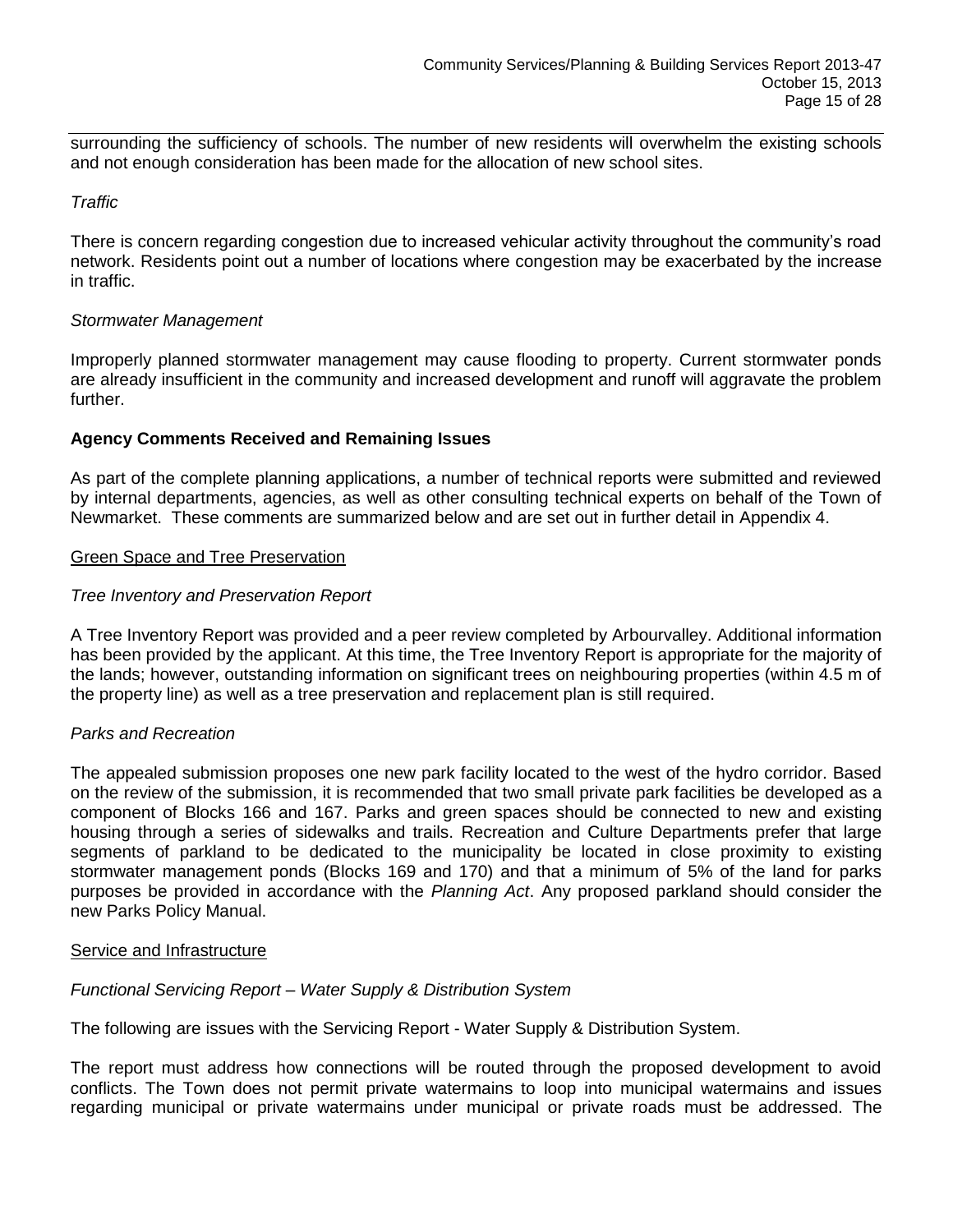consultant should complete water distribution modeling of the proposed distribution to confirm the pressures.

Based on discussions with the appellant, these issues are resolvable. The appellant will need to update the reports and plans to reflect these changes to watermain configurations prior to consideration of any approvals for these lands.

# *Water Resources (York Region)*

The Region of York advises that all development on the subject property should adhere to the Wellhead Protection Policies outlined in Section 7.3.39 and 7.3.45 of the York Region Official Plan to ensure protection from contamination and incompatible land uses. The Water Resources Branch has no significant concerns with respect to the impact of the development on the quality of groundwater supplied to municipal wells in the area. The commercial land proposal of a gas station, although outside the wellhead protection zone, incites concern and puts forth policies related to the preparation of a risk management plan for land storing petroleum-based fuels and or solvents.

Section 2.3 of the York Region Official Plan sets out the objectives for the careful management of stormwater. While the subject lands are located in the jurisdiction of the Lake Simcoe regional Conservation Authority, the foremost used reference guide is the Low Impact Development Storm Water Management Guide. York Region recommends consulting this guide as well as the Lake Simcoe Region Conservation Authority Technical Guide for Stormwater Management Submission. The applicant will also need to have regard for the forthcoming South Georgian Bay Lake Simcoe Source Protection Region policies contained in the SGBLS Source Protection Plan.

#### *Functional Servicing Report – Grading*

The following major issue has been identified with the Servicing Report – Grading.

The retaining walls proposed in the stormwater management ponds are unacceptable and should be redesigned to allow the side slopes to conform to Town Standards. Retaining walls proposed in some rear yards should be reviewed and minimized at the detailed design stage.

#### *Functional Servicing Report – Sanitary Sewage*

The following issues have been identified with the Servicing Report – Sanitary Sewage.

The use of MH 110A as the critical hydraulic constraint is questionable. Confirmation that adequate capacity exists in the downstream sewers, including the pumping station operated by the Region of York is required.

The appellant is responsible to pay for their share of any improvements required to the downstream infrastructure to accommodate sewage from the applicant's proposal. The relevant information from the IBI analysis of the downstream sewers has been provided to the appellant. The applicant still needs to address issues raised in the IBI comment letter and determine what improvements are needed to the downstream infrastructure and enter into an agreement for those improvements to be made.

A number of technical issues have been identified in the Sanitary Sub-Trunk System Hydraulic report that are outstanding. There is a need to undertake an up-to-date analysis of the sewer system to determine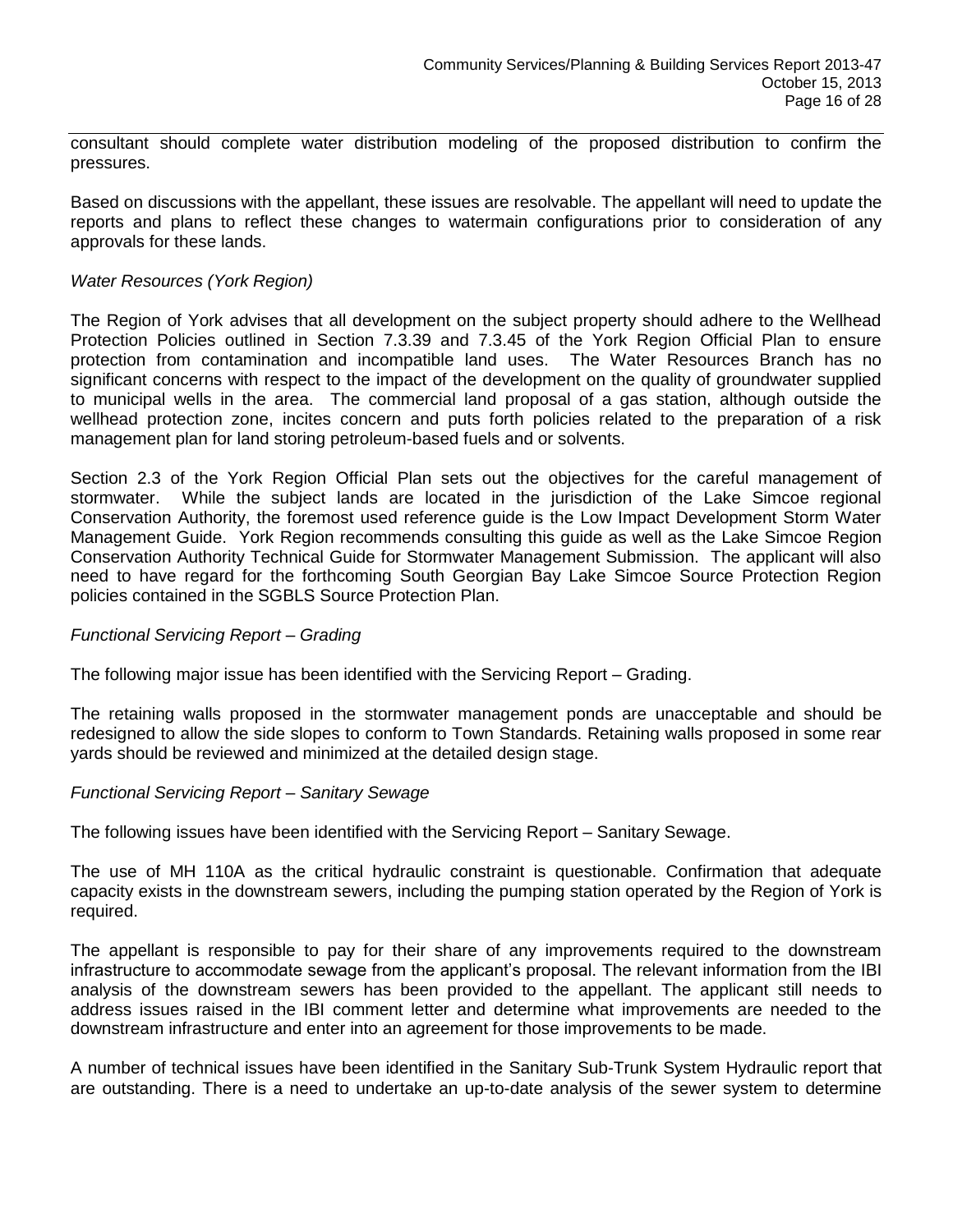surcharging levels and any needed remedial works to accommodate development. Analysis of the West sub-trunk should take into account all proposed and possible future development within this sewershed.

# *Water and Wastewater Servicing (York Region)*

The proposed water system design by Cole Engineering based on servicing from Newmarket West pressure district is not acceptable for the Region. Prior to approval, the local area municipality must grant servicing capacity allocation to the development, within the Region's capacity assignment and associated triggers. Prior to complete servicing allocation being available, staff are requesting that all residential lands be subject to various restrictions (i.e. Holding 'H' Zone) to ensure that the water and wastewater servicing are available prior to occupancy.

#### Stormwater Management

# *Functional Servicing Report*

The following issues have been identified with the Servicing Report – Storm Drainage and Stormwater Management. In addition to a number of technical comments, the following issues have been identified.

Existing private ponds should be conveyed to the Town and designed to meet Town standards. This is a requirement of the Town's engineering standards . There is concern regarding the water levels proposed in the ponds and the impact the hydraulic grade line would have on foundation drains for the homes. All homes should be protected from flooding for major storm events. Confirmation is needed that the existing storm infrastructure is able to accept drainage throughout the site. Proposed lots east of Ponds 8 and 9 conflict with existing storm sewers to the extent they are likely not developable.

There have been ongoing discussions with the appellants regarding resolution of these concerns and responses to requested additional technical materials. However the primary issue that the existing private ponds should be conveyed to the Town and designed to meet Town standards has not been addressed in this submission.

Additional comments were provided by the Lake Simcoe Region Conservation Authority addressing issues related to quality control volumes including existing upstream drainage. The LSRCA commented on a wide range of technical issues and the need for more detailed information. These comments related to flow targets, capacity for outlets, assessment of existing conditions, conveyance capacity, pond overflow details, calculation of storage capacity for ponds, the need for maintenance access for ponds and detailed elevations for the ponds. The appellant has been requested to submit a water balance.

All of the above issues are outstanding and yet to be resolved.

# Traffic

# *Traffic Impact Study*

The review of the Traffic Impact Study identified a number of concerns with the proposal. The report should be revised to address Town road standard requirements, balancing of traffic counts, 10-year horizon and revised trip generation rates, the most recent plans and development proposals within the area, the need for traffic calming, any impacts that the proposed development may have on existing and proposed access points and be consistent with traffic forecasts for other developments in the area.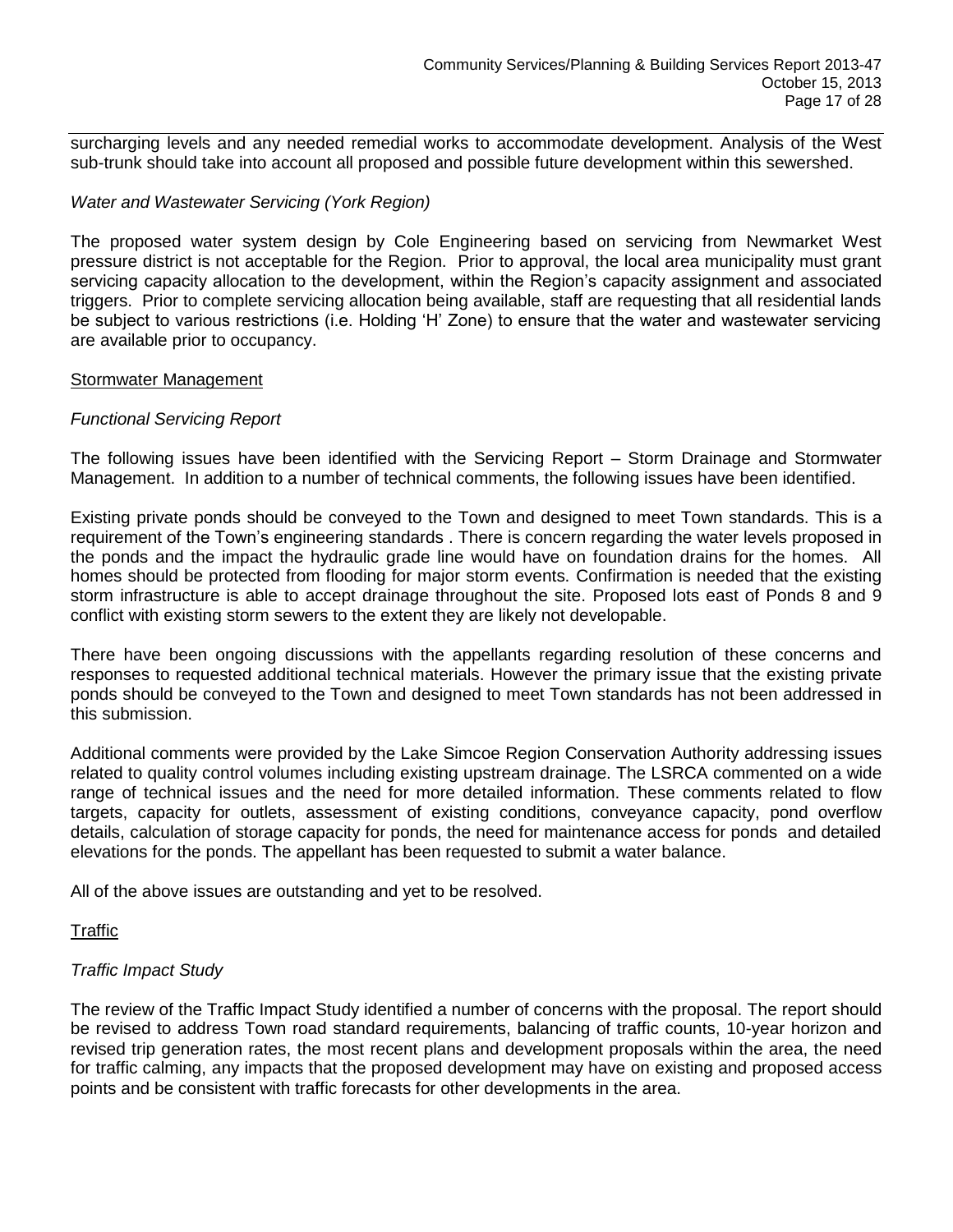There is also the need to co-ordinate the location of Street B with the future collector road to the north.

Ongoing dialogue has occurred between the Town's traffic consultant and the appellant's traffic consultant. A number of these issues require input from the Region as Davis Drive is a regional road. An update to the study is required.

#### *Central York Fire Services*

Central York Fire Services has advised that Street B is a long dead end street A secondary emergency egress from Street B. Perhaps through Block 169 or 170 is required. A truck turning template on drawing for an Aerial Fire vehicle is required to show maneuvering from Street B both southbound and northbound onto Street C and along Street A both southbound and northbound at 90 degree turns at Lots 34 and 51. Additional comments will be provided once more details are known regarding the siting of structures and access roads for the development proposed on the blocks on the plan.

#### *Transportation (York Region)*

The Transportation Planning Branch of York Region requires clarification to justify trip rates and why the rates applied are appropriate for the area. The modal split is not clear in how it is applies to the seniors living, office commercial, and retail commercial uses as these are not defined land uses in the guide. The assumptions must be clarified. Consideration should be taken to assess a long term study horizon year given the resulted trip generation estimates. Trip distribution percentages shall be specific to each type of land use. A summary of the queuing analysis under the total future traffic conditions shall be included to assess whether queue lengths for critical movements can be accommodated. Transit Demand Management initiatives should be enhanced.

#### Environmental Site Assessment

Overall, there are limited concerns with this Phase 1 report. The applicant needs to update Section 3.3.8 in the final report to address the nature of the watercourse flowing through the site. The applicant should include new cross sections for groundwater flow direction in Phase 1 Conceptual Site Model. A final report will be prepared in accordance with the new regulations as amended.

Regarding the Environmental Site Assessment – Phase 2 report, there were a number of technical revisions required and the report needs to be updated in accordance with the applicable O.Reg. It was noted that the reports need to be suitable to support a Record of Site Condition for each parcel being developed and that the Town should be included as party that is able to rely on the Phase 1 and 2 reports. A revised report is required.

#### Hydrology

Additional information is required. The diagrams provided in support of the application do not sufficiently demonstrate the future conditions and how future grading or drainage catchment may be affected. Proposed development infrastructure needs to be identified in particular when they are below the water table. The location of the main aquifer unit in Section 2.5 is inconsistent with the observations based on data presented in the borehole records and cross-sections. The supporting documents are lacking in that they do not discuss the affect of vertical hydraulic gradients. The groundwater samples do not illustrate whether there may be other potential contaminants in the groundwater flow system. Generally there appears to be some inconsistency in the data used and tables presented. Further refinement, analysis and justification of data and the research approach used are needed.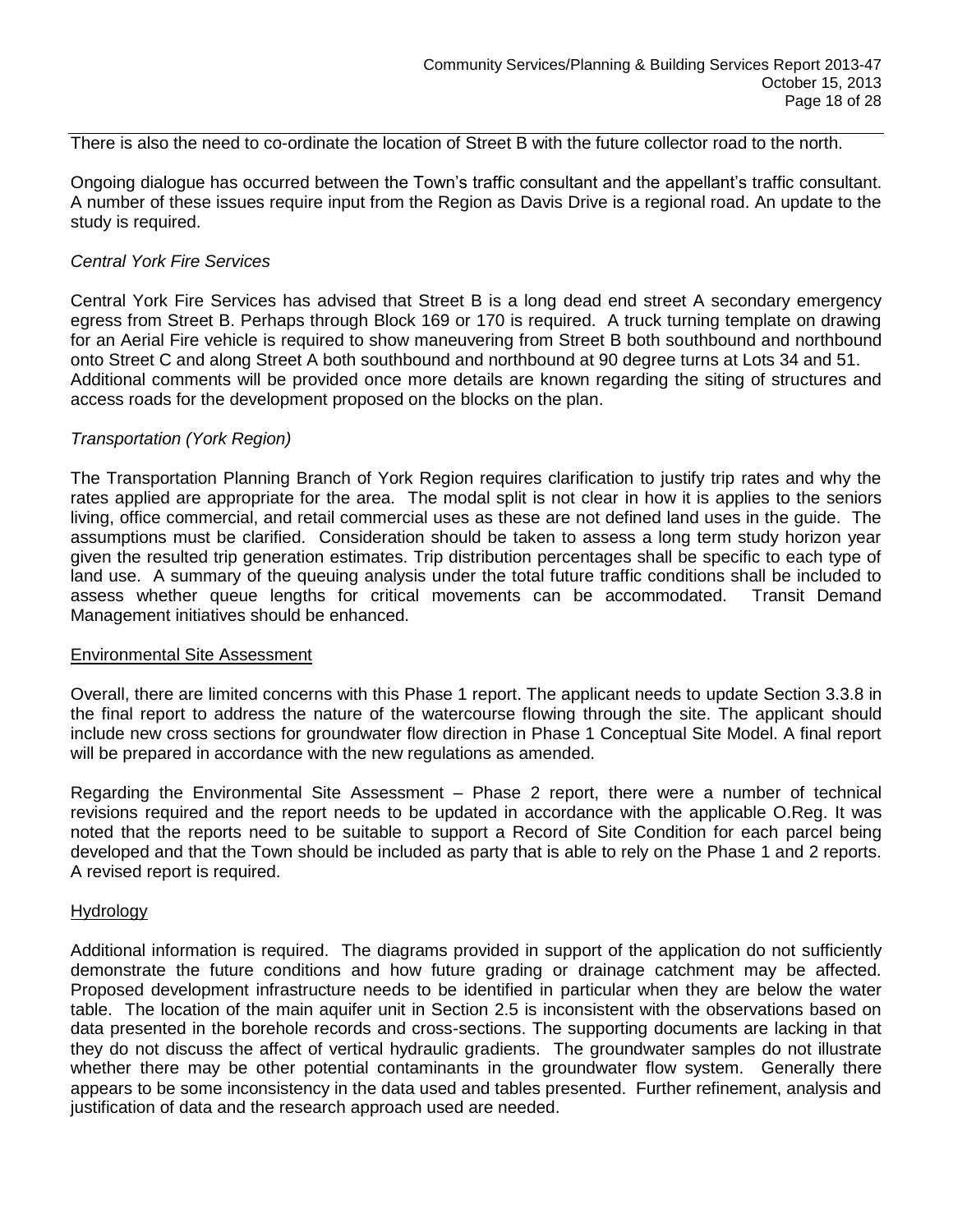# School Boards Comments

Circulation to the York District School Boards has resulted in the following comments.

# *York Region District School Board*

The York Region District School Board identifies the need for an elementary school site to accommodate new development in the northwest quadrant of Newmarket. A site has been identified along Davis Drive with interior access off of Street B. Due to the land configuration, the site identified is not ideal and the Board will continue to pursue other sites that better meet their needs. Should a better site be secured, the School Board will withdraw its Glenway site request. The proposed location is within Blocks 171, 172 and lots 123, 124 and 125. The School Board has indicated support for dual zoning for these lands to allow the reuse of the site without a further planning approval if the site is not acquired for a school.

# *York Catholic District School Board*

The York Catholic District School Board reviewed the without prejudice offer and states that they have no comment or objection to the proposed development.

# **WITHOUT PREJUDICE SETTLEMENT OFFER**

The Without Prejudice Settlement Offer was submitted on August 23, 2013. Within that offer, the proposal was for a revised Official Plan Amendment, Zoning By-law Amendment and Plan of Subdivision containing 184 single detached dwellings, 219 townhouse units of which 205 are residential and 14 are live-work units, 297 apartment units and 30 detached common element condominium bungalows. The total number of units proposed is 730.

The terms of the Without Prejudice Settlement Offer are set out in detail in Appendix 1. The offer terms are that the settlement would be presented to Council by November 2013. The following are the substantive revisions to the application:

- the high density block has been reduced in height from 15 to 6 storeys and a maximum of 297 units;
- stormwater management ponds have, for the most part, been designed to meet town standards and  $\bullet$ all meet MOE standards. The ponds will be dedicated to the municipality;
- Introduction of live/work units as a component of the medium density block; and,
- a combined stormwater management pond and open space block has been proposed for the centre of the neighbourhood.

The appellant has indicated in the settlement offer that existing perimeter trees will be preserved adjacent to existing dwellings and fencing will be replaced or repaired. A contribution of \$250,000 is proposed to assist with the improvements to the park facility.

This settlement offer was circulated by the Town of Newmarket to commenting agencies and internal town departments with a request for comments by September 19<sup>th</sup>. A number of agencies have provided comments but all comments have not been received by the date for finalization of the report. Additional comments received will be provided to Council under separate cover if received prior to the meeting.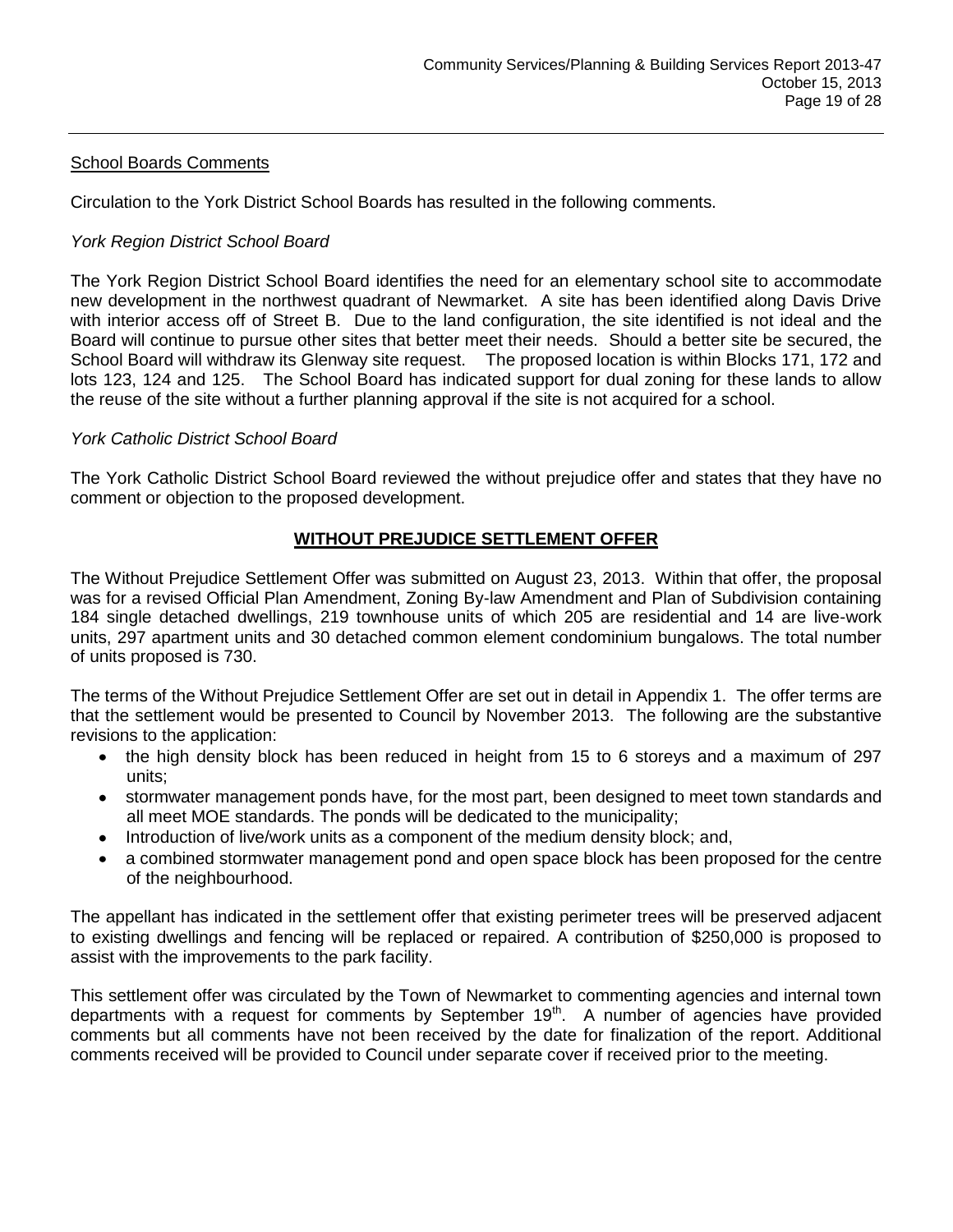# **Comments Received On the Without Prejudice Offer Include**:

The settlement offer contained a number of conditions for settlement beyond the proposed revisions to the planning applications.

One of these conditions was a request for servicing allocation at this time. Planning and Building Services in a June 10, 2013 report, advised that Newmarket's unassigned servicing capacity was 1461 persons which the Town has been holding in strategic reserve for projects in the urban centre. Of the potential allocation of 1461 persons, Planning and Building Services have recommended servicing for 578 people in support of the Mosaik draft plan of subdivision, leaving a capacity for 883 persons. In June of this year the Region unofficially granted an additional 2561 persons of additional capacity for general distribution, and an additional 1000 persons directed towards the urban centres making a total capacity available to service units for 3444 persons. The Region will be providing further allocations by June 2014. This interim allocation is to assist growth within Newmarket until the Upper York Sewage Solution (UYSS) is in place, currently scheduled for 2018.

As of January 15, 2012 the Town had received development applications requiring capacity for 12,363 persons including this proposal and Mosaik. At that time the Town had not committed allocation to 7819. Given the proposed allocation to Mosaik the number would be reduced to 7241. The Town projects that the Glenway application would be able to house a population of 1942.

The Servicing Allocation Policy for Newmarket prioritizes servicing allocation based upon the area to be developed - the Urban Centre being the top priority, then areas within Emerging Residential areas and then Stable Residential areas. The Glenway application is proposing development within a Stable Residential area. Based on these criteria, Glenway would be considered a lesser priority for servicing allocation.

It is the Town's practice that all planning approvals are to be in place prior to consideration of a servicing allocation request. The allocation request is dealt in a separate process and a separate report to Council.

Based upon the Town's current availability of servicing for allocation, current development applications requiring servicing, and the priority status of the location of the development based on the Town's criteria, and the current practice regarding allocation, there is insufficient justification to grant an allocation to these lands at this time.

The second set of conditions for settlement is related to the remaining golf course lands. These include a proposed commitment by Marianneville to build a 9 hole golf course and to operate the golf course for 15 years with the option that, at the end of this period, the Town would be provided the option to purchase the golf course. In exchange, the Town would commit to permitting a clubhouse to be constructed and process any required applications and that the club house would be permitted to be severed and retained by Marianneville if the Town purchased the lands in the future.

No site plan application for the 9-hole facility or the clubhouse has been received by the Town of Newmarket. A pre-consultation meeting was held on January 30, 2013. A complete application would require the submission of a number of studies and drawings, including a planning justification report addressing, among other matters, conformity of the proposal with the Oak Ridges Moraine Conservation Plan and the Lake Simcoe Protection Plan. There has been no submission of this application and, more specifically, the planning justification report or any further discussion with Town staff regarding this proposal since that time. It is premature for the Town of Newmarket to provide any commitment regarding the development of these lands until an application is received and reviewed.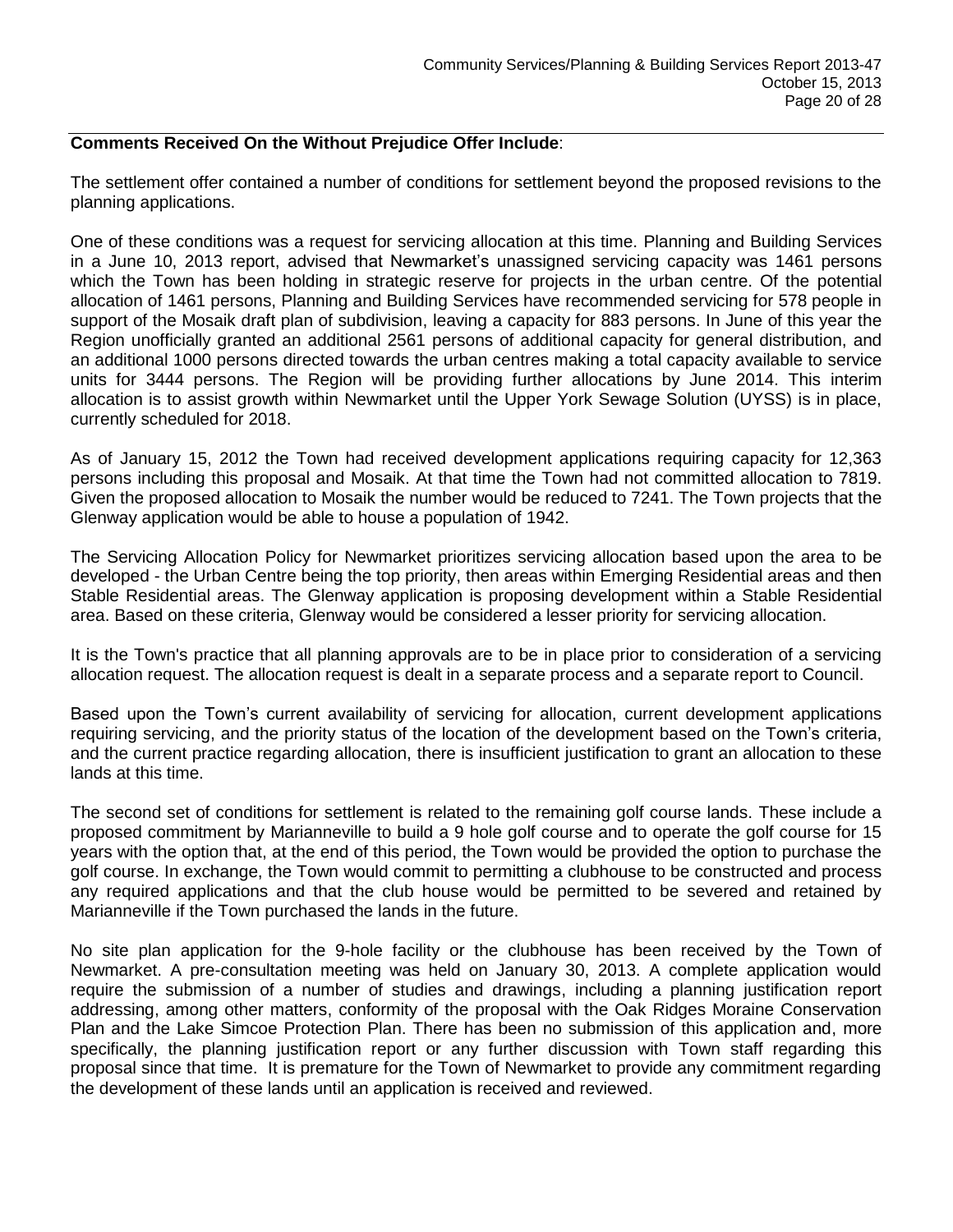#### Stormwater Management

In a letter dated September 18, 2013 Lake Simcoe Region Conservation Authority provides additional comments and reiterates previous comments based on the alternative development scenario. The Authority informs that added information and modeling is required to demonstrate that the proposed stormwater management facility will not exceed pre development peak flow. Additionally, information is required to demonstrate that there is available downstream conveyance capacity for proposed development storm drainage. The original storage-discharge rating curve for each pond, needs to be verified by a current survey. The emergency overflows will need to convey the higher of either the 100 year uncontrolled basis or the Town's criteria. The permanent pool storage volume needs to be based on the total tributary area according to MOE guidelines. An evaluation of the water balance is to be completed. Previous comments from June 14, 2013, May 2, 2013 and June 17, 2012 have not yet been addressed. Response to these items should be summarized in a cover letter presented with the next submission. Additional information is required to demonstrate that there is available downstream conveyance capacity

In a letter dated September 27, 2013 Burnside and Associates Limited provided comments on the Without Prejudice Offer. The submission proposes ponds 6,8 and 9 are proposed to be in public ownership but pond 4 is proposed on private lands. All ponds are to be located on lands to be conveyed to the municipality. The Functional Servicing Report in Section 7.6.1 identified physical features that are noted to be retained by town staff. This direction was not provided by Town staff. This constraint, if removed, allows for additional flexibility in the pond designs. All ponds must be to Town standards. Based on the review, it appears that the ponds can be revised to conform to Town standards with minimal impact on the overall footprint. Suggested revisions to the pond design have been provided to the appellant by Burnside to assist the resolution of this matter. Further revisions to the ponds may be required to address the Lake Simcoe Region Conservation Authority comments. Access roads to the ponds still need to be confirmed. The areas to be considered part of the storm water management ponds versus parks has been identified by Burnside and this information has been provided to the appellants.

An emergency access road is required for Street B to either Eagle Street or Crossland Gate.

It is noted that revised reports and further analysis is still outstanding regarding earlier comments from Burnside. No additional submissions have been received regarding those matters at this time.

#### Proposed Parkland Dedication

As noted previously in the report, Section 8.2.2 sets out the parkland dedication requirements within the Official Plan. Specifically, the policy states: "All lands conveyed as part of parkland dedication must be suitable for public recreation uses and acceptable to the Town in accordance with the Planning Act". The proposed settlement includes a number of small fragmented pieces of greenspace located around the pond features and has identified these lands as proposed parkland. These fragments do not satisfy the policy requirement that they be suitable for public recreation uses. Historically, these fragments are considered part of the pond block and would not be accepted as parkland dedication. There is no basis within the Official Plan to accept these fragments as parkland as proposed in this settlement offer.

The Town supports the concept of locating new parkland adjacent to the stormwater management ponds to provide a central area of greenspace for the community. The location and area requirements for parkland could be met by a revision to the design of Street B and the reclassification of a limited number of lots to parkland.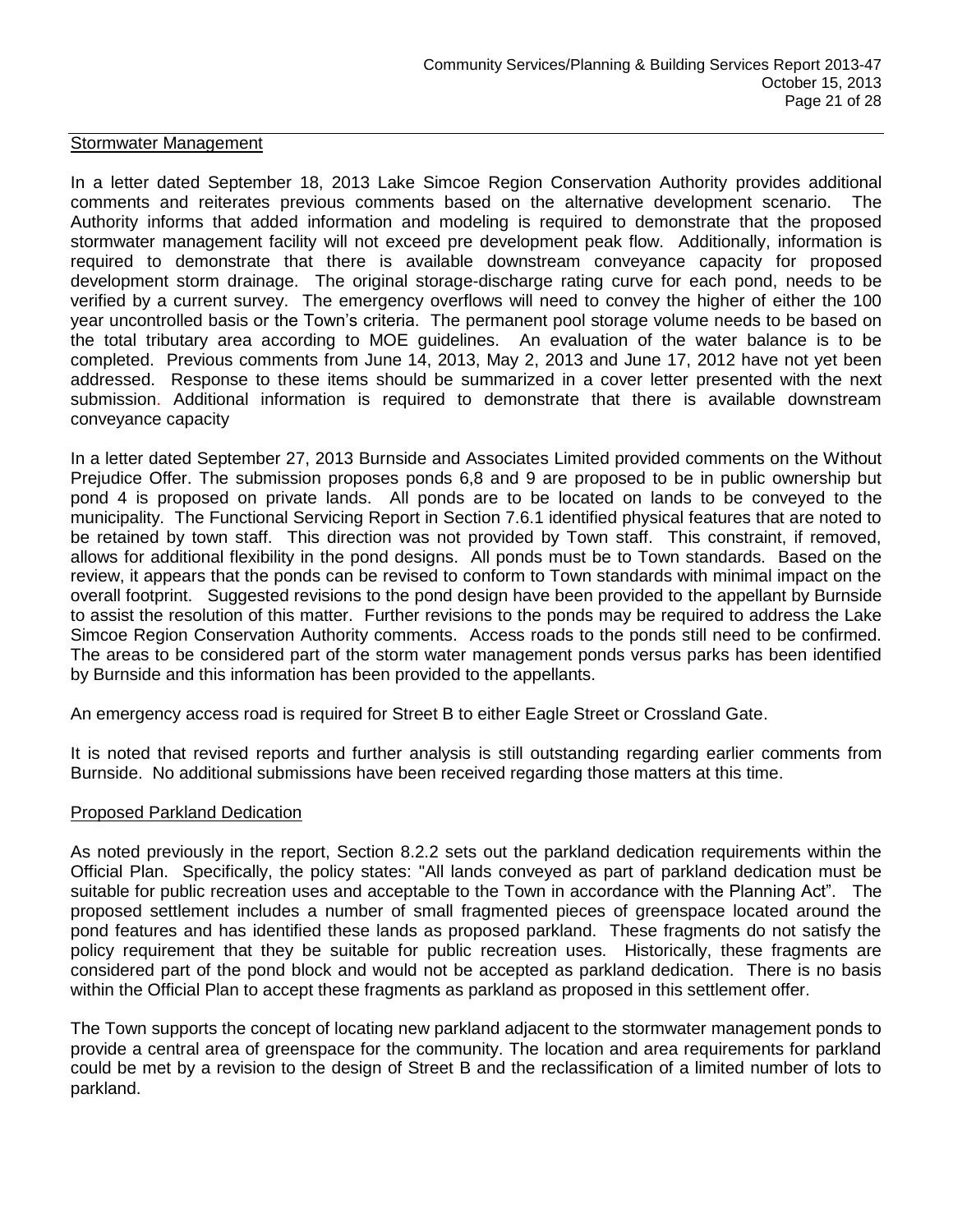#### Tree Preservation

Section 9.2.7 requires that in new subdivisions, in accordance with the Town's Tree Preservation, Protection, Replacement and Enhancement Policy, there is to be no net loss of trees through the preservation of existing trees and the planting of replacement trees. Additional information is outstanding to demonstrate how this policy has been satisfied.

# Proposed Official Plan Amendment and Zoning By-law Amendment

The Without Prejudice offer proposes a reduction of the high rise apartment building to 6 storeys This revision to the plan assists in addressing a number of the issues regarding compatibility identified in the comments on the original application. In addition, the offer introduces a mixed-use 4 storey development at the southeast corner of Street B and Davis Drive, which is an interesting new element that may assist in the creation of a more complete community. There are a number of other outstanding issues regarding Official Plan conformity and details required for the zoning by-law that are not addressed in this offer.

#### Remaining Issues

The supporting information accompanying the without prejudice office did not address the remaining issues set out within Appendix 4. All of these issues will need to be addressed prior to any consideration of approval of development by the Town on these lands.

In summary, the Without Prejudice Settlement Offer does contain a number of positive revisions to the applications and the efforts of the appellant to address the concerns of the municipality and commenting agencies are appreciated. There remain a significant number of unresolved concerns. The settlement as presented cannot be accepted.

# **BUDGET IMPACT**

# Operating Budget (Current and Future)

The appropriate planning application fees have been received for draft plan of subdivision. The upcoming Ontario Municipal Board will be a cost to the Town of Newmarket.

#### Capital Budget

There is no direct capital budget impact as a result of this report.

# **CONCLUSION**

Based on the above analysis, it is recommended that applications for Official Plan Amendment – D9NP1210, Zoning By-law Amendment-D14NP1210 and Draft Plan of Subdivision – D12NP1210 submitted on April 20, 2012 be denied due to substantial unresolved technical issues regarding the proposed form of development as set out within this report.

The Without Prejudice Offer in the form as submitted on August 23, 2013 was not complete, as it did not address many of the outstanding concerns with the applications. In addition, the offer contained terms not acceptable to the Town. It is recommended that the Without Prejudice Offer not be accepted as presented

It is acknowledged that efforts into addressing specific concerns such as stormwater management have occurred and that there is value in further discussions with the appellants to scope and potentially resolve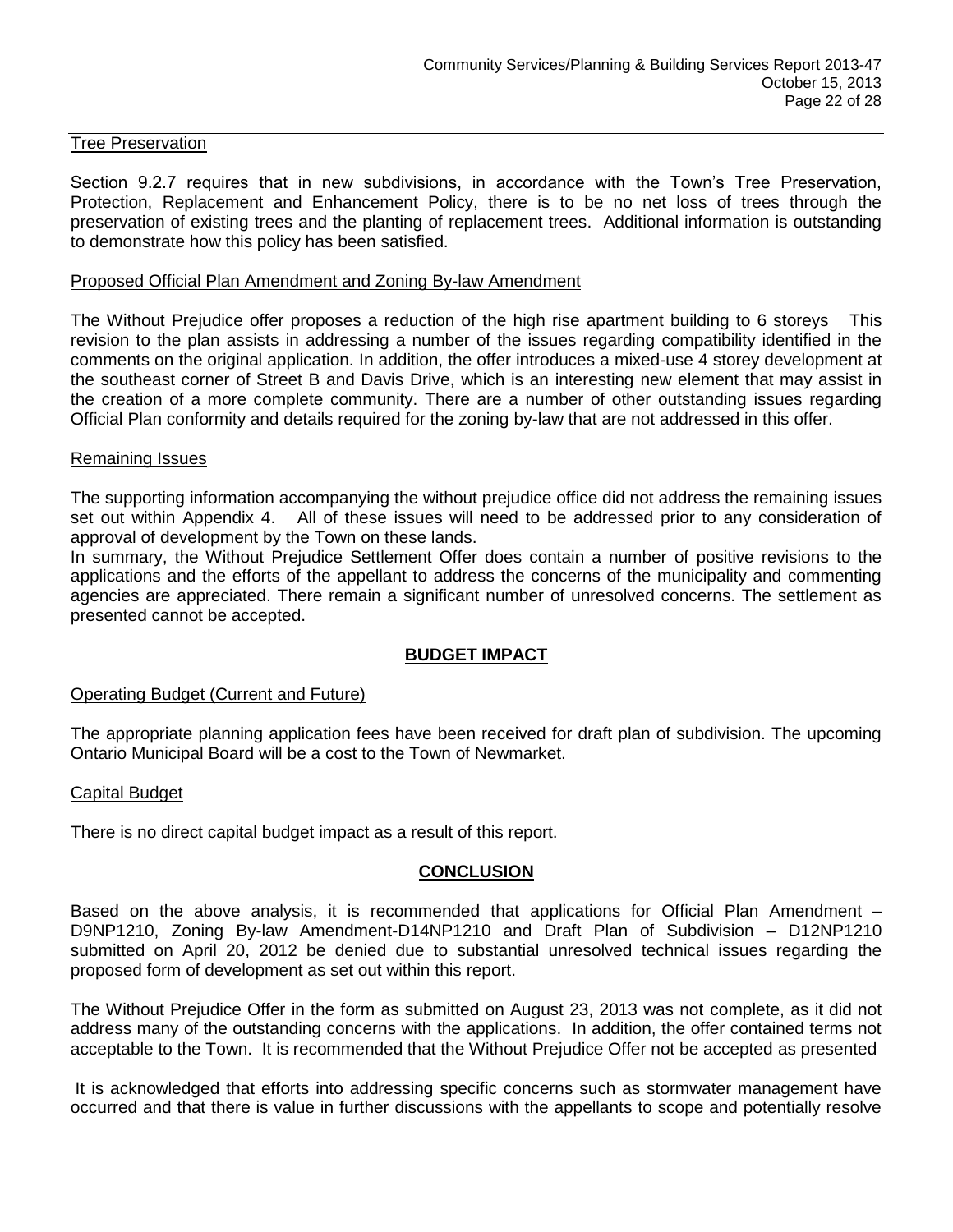issues prior to the Ontario Municipal Board Hearing. For this reason, Council is requested to direct staff and legal counsel to continue to work with the proponent, commenting agencies and the residents toward the resolution of issues in advance of the Ontario Municipal Board hearing scheduled for December 10, 2013 and an eight week Hearing commencing March 3, 2014 with a view of resolving such issues. Any changes to the issues will be reported to Council, parties and participants.

# **CONTACT**

For more information on this report, contact:

Bart Ryan MPL BAH Ruth Victor MCIP RPP iPLANcorp **Ruth Victor and Associates** 189 Beechwood Crescent 1243 Valleybrook Drive Newmarket, Ontario L3Y 1W2 Oakville, Ontario L6H 4Y1 T: (905) 235-5072 T: (905) 257-3590 F: (905) 235-5472 F: (905) 257-1521

Pell Vich

Bart Ryan MPL BAH Ruth Victor MCIP RPP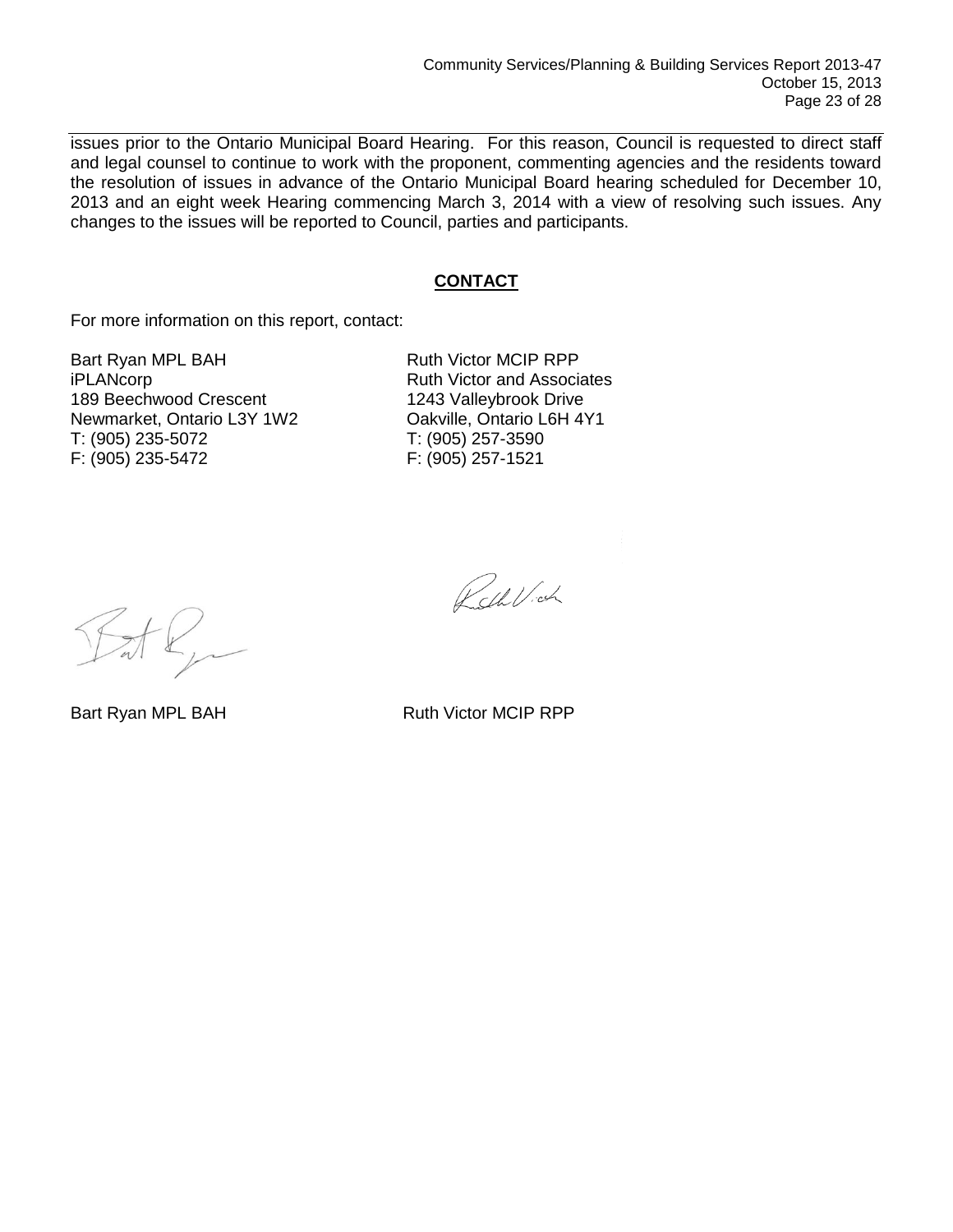# **Without Prejudice Offer**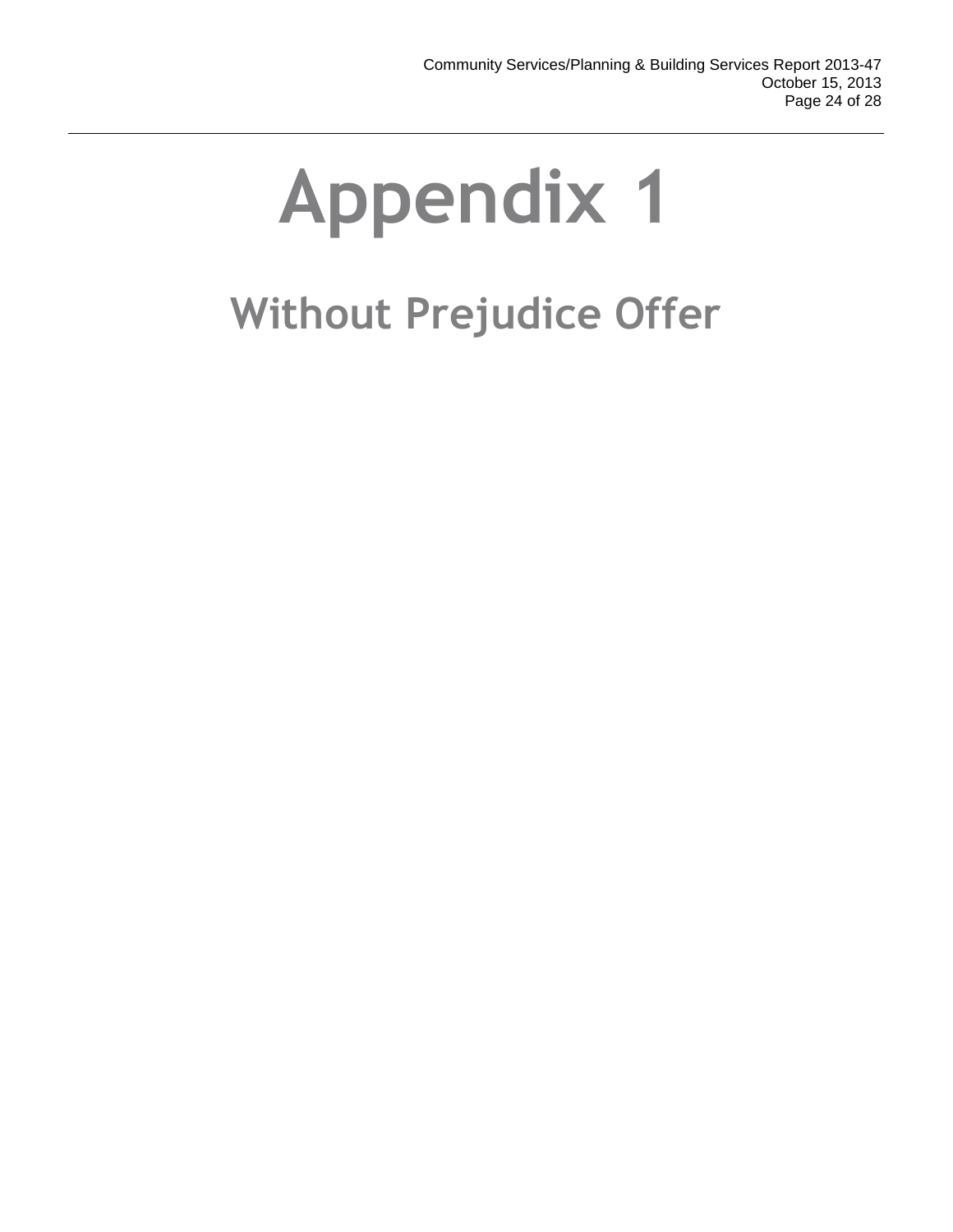# **Location Map**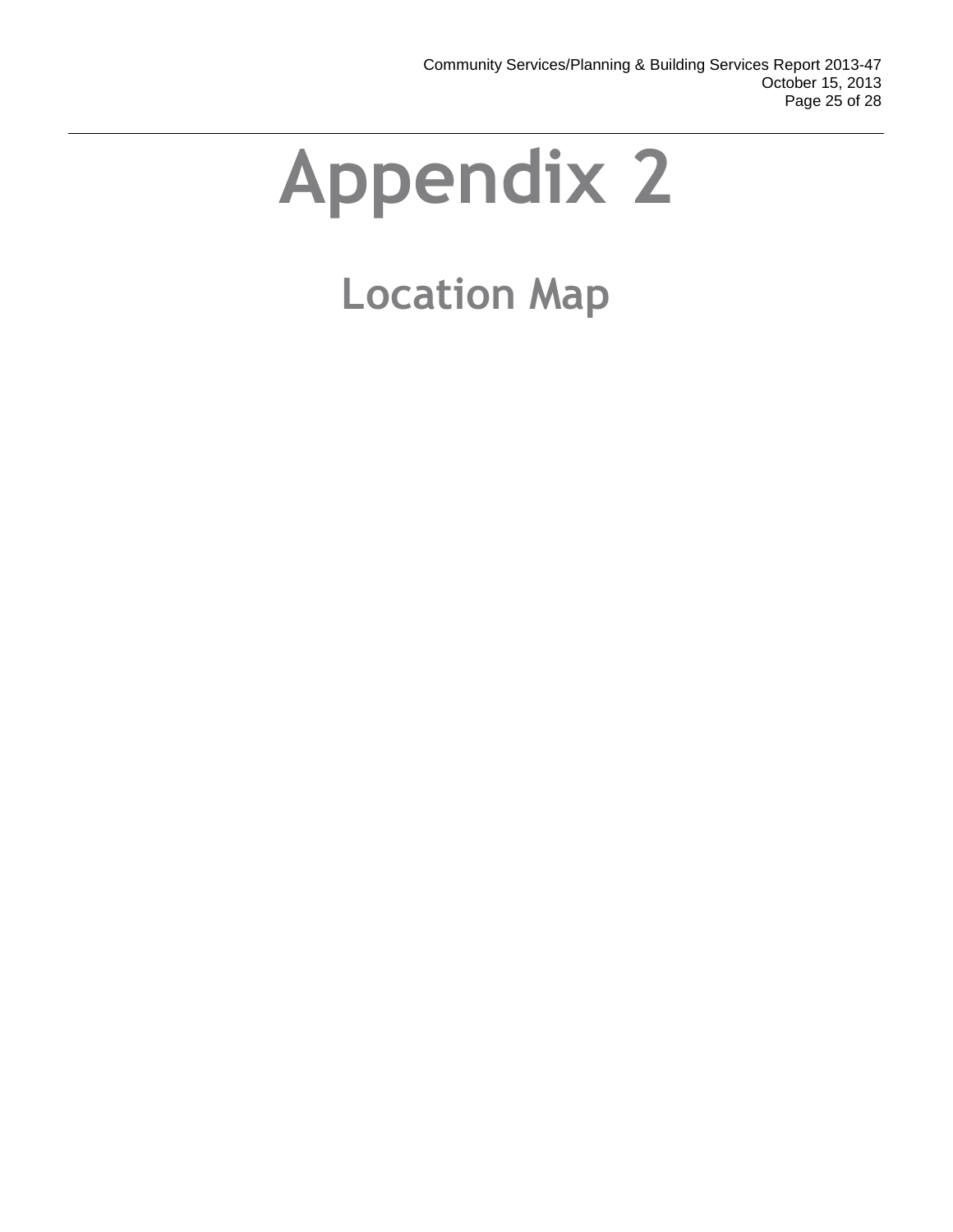# **Draft Plan of Subdivision**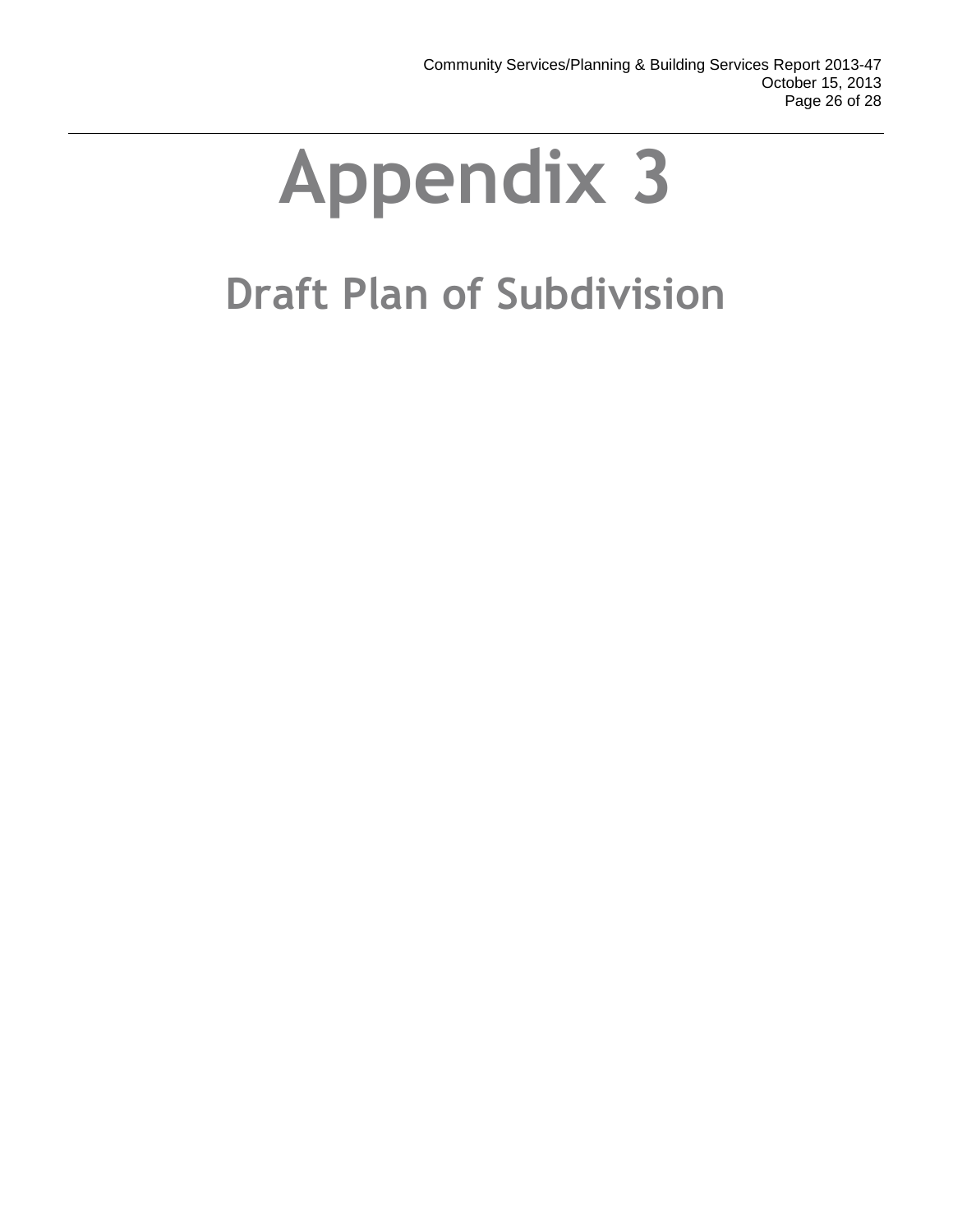# **Summary of Outstanding Issues and Comments**